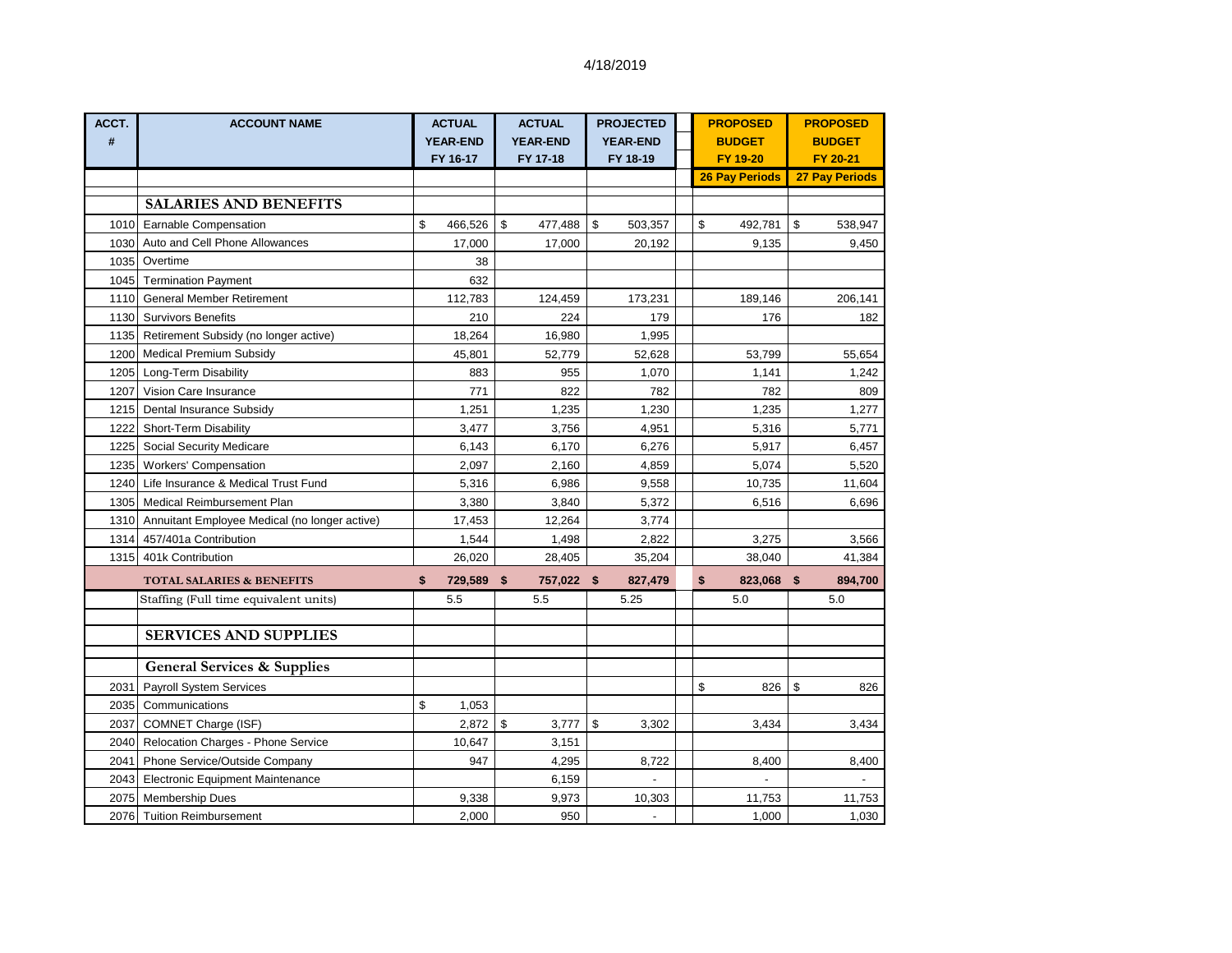| ACCT. | <b>ACCOUNT NAME</b>                               | <b>ACTUAL</b>   | <b>ACTUAL</b>   | <b>PROJECTED</b>         | <b>PROPOSED</b>          | <b>PROPOSED</b>          |
|-------|---------------------------------------------------|-----------------|-----------------|--------------------------|--------------------------|--------------------------|
| #     |                                                   | <b>YEAR-END</b> | <b>YEAR-END</b> | <b>YEAR-END</b>          | <b>BUDGET</b>            | <b>BUDGET</b>            |
|       |                                                   | FY 16-17        | FY 17-18        | FY 18-19                 | FY 19-20                 | FY 20-21                 |
|       |                                                   |                 |                 |                          | <b>26 Pay Periods</b>    | <b>27 Pay Periods</b>    |
|       | 2080 Publications                                 | 3,021           | 4,218           | 3,411                    | 3,163                    | 3,163                    |
|       | 2085 Legal Notices                                | 18,129          | 20,698          | 21,592                   | 18,750                   | 18,750                   |
|       | 2090 Building Expense                             | 100,000         | 103,019         | 7,002                    | 7,000                    | 7,000                    |
|       | 2115 Computer Software                            | 2,552           | 1,707           | 2,777                    | 3,054                    | 3,054                    |
| 2125  | Inventoriable Equipment                           | 2,685           |                 |                          |                          | $\blacksquare$           |
| 2130  | <b>Moving Expenses</b>                            |                 |                 |                          |                          |                          |
| 2180  | Electricity                                       |                 | 2,778           | 4,400                    | 6,000                    | 6,000                    |
| 2182  | Electricity                                       |                 | 2,372           | $\overline{\phantom{a}}$ |                          |                          |
| 2195  | <b>Reimbursement Services and Supplies</b>        |                 |                 |                          |                          |                          |
| 2245  | Other Insurance                                   | 9,100           | 10,013          | 14,238                   | 14,238                   | 14,665                   |
| 2305  | <b>General Office Expense</b>                     | 8,105           | 8,629           | 6,583                    | 4,850                    | 4,850                    |
|       | 2308 Credit Card Clearing Account                 | (465)           | 2,046           | (3, 542)                 |                          |                          |
| 2309  | Visa Temp Card                                    |                 |                 |                          |                          |                          |
| 2310  | Postage - Direct Charge                           | 75,917          | 14,683          | 7,393                    | 6,116                    | 6,299                    |
|       | 2315 Records Storage                              | 749             | 606             | 656                      | 900                      | 900                      |
|       | 2316 Surplus Handling                             |                 |                 |                          |                          |                          |
|       | 2323 Reproduction Services                        | 15,084          | 2,000           | 77                       | $\overline{\phantom{a}}$ | $\overline{\phantom{a}}$ |
|       | 2335 Temporary Services                           | 3,033           | 132             | 354                      | $\overline{\phantom{a}}$ | $\overline{\phantom{a}}$ |
|       |                                                   |                 |                 |                          |                          |                          |
|       | <b>Consultant &amp; Special Services:</b>         |                 |                 |                          |                          |                          |
|       | 2400 Legal Counsel                                | 37,867          | 130,898         | 75,525                   | 46,300                   | 47,689                   |
|       | 2405 Auditing                                     | 11,492          | 10,819          | 10,819                   | 11,268                   | 11,268                   |
|       | 2410 Data Processing                              | 7,827           |                 | 12,852                   | 11,252                   | 11,252                   |
|       | 2414 Application Development Maint.               |                 |                 |                          | 2,000                    |                          |
| 2415  | <b>COWCAP</b>                                     | 13,236          | 8,458           | 10,109                   | 13,328                   | 13,728                   |
|       | 2416 Enterprise Printing                          |                 |                 |                          | 31                       | 31                       |
| 2418  | <b>Enterprise Data Storage</b>                    |                 |                 |                          | 8,457                    | 8,457                    |
|       | 2420 Wireless Device Access                       | 245             | 199             | 412                      | 286                      | 286                      |
| 2421  | <b>Desktop Support Services</b>                   | 8,949           | 15,568          | 16,081                   | 16,762                   | 16,762                   |
| 2424  | <b>Environmental Consultant</b>                   | 9,077           | 8,590           | 8,970                    | 14,200                   | 14,200                   |
| 2444  | <b>Security Services</b>                          | 390             | 1,267           | 468                      | 468                      | 468                      |
| 2445  | <b>Other Professional Services</b>                | 124,571         | 137,937         | 99,865                   | 80,826                   | 83,251                   |
|       | 2449 Outside Legal (Litigation & Special Counsel) |                 |                 | 3,216                    |                          | $\overline{\phantom{a}}$ |
|       | 2450 Application Development Support              |                 |                 |                          |                          |                          |
|       | 2460 GIMS Charges                                 | 13,500          | 13,500          | 13,518                   | 16,500                   | 16,500                   |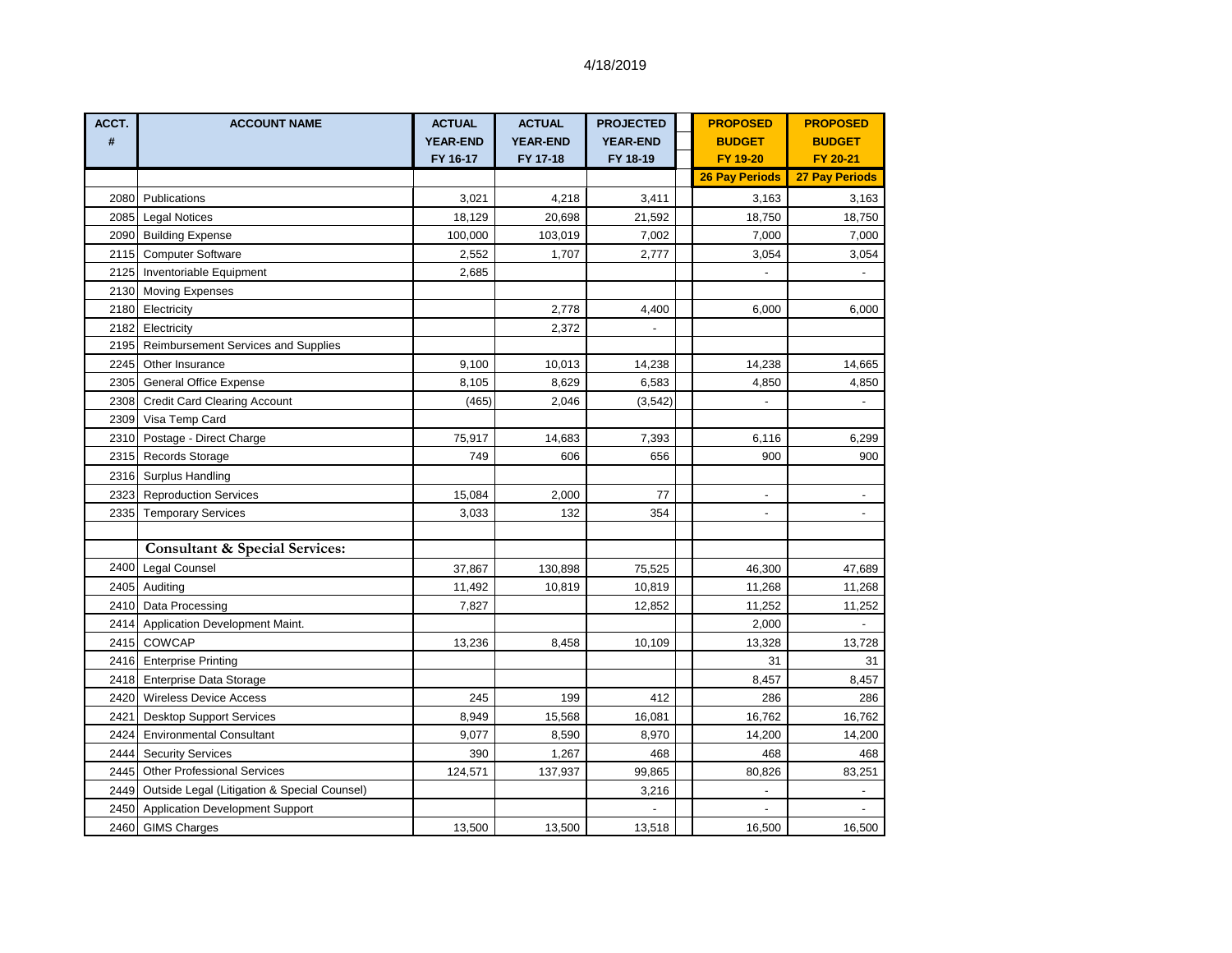| ACCT. | <b>ACCOUNT NAME</b>                            | <b>ACTUAL</b>      | <b>ACTUAL</b>   |     | <b>PROJECTED</b> | <b>PROPOSED</b>       | <b>PROPOSED</b>       |
|-------|------------------------------------------------|--------------------|-----------------|-----|------------------|-----------------------|-----------------------|
| #     |                                                | <b>YEAR-END</b>    | <b>YEAR-END</b> |     | <b>YEAR-END</b>  | <b>BUDGET</b>         | <b>BUDGET</b>         |
|       |                                                | FY 16-17           | FY 17-18        |     | FY 18-19         | FY 19-20              | FY 20-21              |
|       |                                                |                    |                 |     |                  | <b>26 Pay Periods</b> | <b>27 Pay Periods</b> |
|       |                                                |                    |                 |     |                  |                       |                       |
|       | Lease/Purchases:                               |                    |                 |     |                  |                       |                       |
| 2895  | Rent/Lease Equipment (copier)                  | 7,226              | 6,034           |     | 5,839            | 4,800                 | 4,800                 |
| 2905  | Office/Hearing Chamber Rental                  | 49,874             | 100,455         |     | 98,952           | 100,928               | 102,947               |
|       |                                                |                    |                 |     |                  |                       |                       |
|       | <b>Travel Related Expenses:</b>                |                    |                 |     |                  |                       |                       |
|       | 2940 Private Mileage                           | 4,963              | 4,374           |     | 5,617            | 3,436                 | 3,436                 |
|       | 2941 Conference/Training                       | 6,465              | 5,422           |     | 4,756            | 4,740                 | 4,740                 |
|       | 2942 Hotel                                     | 12,417             | 6,739           |     | 5,666            | 7,990                 | 7,990                 |
|       | 2943 Meals                                     | 1,502              | 780             |     | 696              | 1,200                 | 1,200                 |
|       | 2944 Car Rental                                | 228                | 260             |     | 200              |                       |                       |
|       | 2945 Air Travel                                | 4,188              | 3,291           |     | 1,108            | 2,200                 | 2,200                 |
|       | 2946 Other Travel                              | 871                | 665             |     | 204              | 825                   | 825                   |
|       |                                                |                    |                 |     |                  |                       |                       |
|       | Other:                                         |                    |                 |     |                  |                       |                       |
| 5012  | Services Out (Staples)                         | 14                 | 185             |     | 765              | 600                   | 600                   |
|       |                                                |                    |                 |     |                  |                       |                       |
|       | <b>TOTAL SERVICES &amp; SUPPLIES</b>           | \$<br>579,668 \$   | 656,644 \$      |     | 462,903          | \$<br>437,882         | \$<br>442,754         |
|       |                                                |                    |                 |     |                  |                       |                       |
|       | <b>TOTAL EXPENDITURES</b>                      | \$1,309,258        | \$<br>1,413,665 | \$  | 1,290,382        | \$<br>1,260,950       | \$<br>1,337,454       |
|       |                                                |                    |                 |     |                  |                       |                       |
|       | <b>RESERVES</b>                                |                    |                 |     |                  |                       |                       |
|       | 6000 Contingency (Assigned)                    | \$                 |                 |     |                  | \$<br>50,000          | \$<br>50,000          |
|       | 6010 Net Pension Liability Reserve (Committed) |                    |                 |     |                  | 42,500                | 42,500                |
|       | 6025 General Reserve (Assigned)                |                    |                 |     |                  | 150,000               | 150,000               |
|       | 6030 Compensated Absences Reserve (Committed)  | (1, 216)           |                 |     |                  | 110,146               | 115,653               |
|       |                                                |                    |                 |     |                  |                       |                       |
|       | <b>TOTAL CONTINGENCIES &amp; RESERVES</b>      | \$<br>$(1,216)$ \$ | ٠               | \$  | ٠                | \$<br>352,646         | \$<br>358,153         |
|       |                                                |                    |                 |     |                  |                       |                       |
|       | TOTAL APPROPRIATION                            | $$1,308,042$ \$    | 1,413,665       | -\$ | 1,290,382        | \$<br>1,613,596       | \$<br>1,695,607       |

*Modified at the April 17, 2019 hearing.*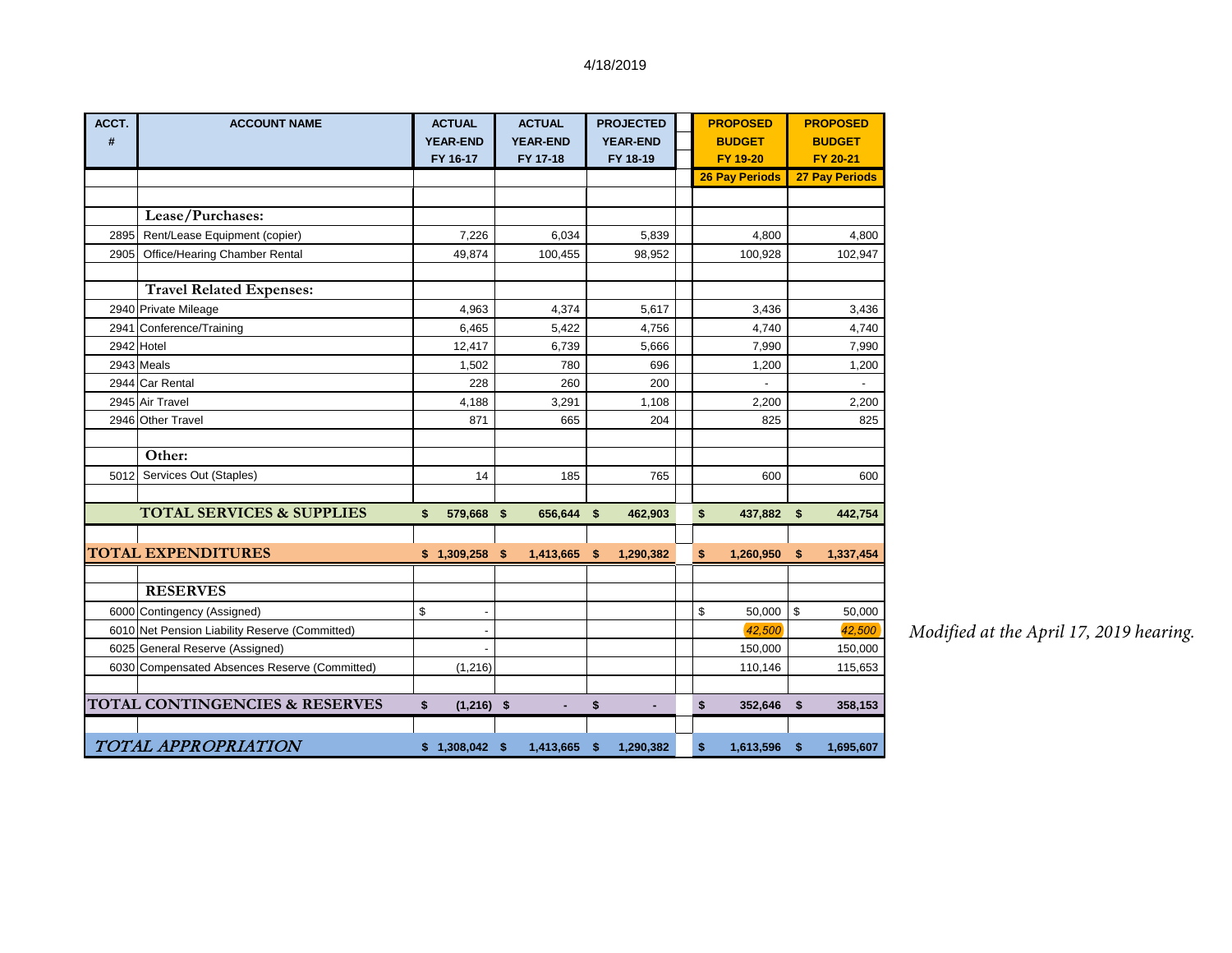| <b>ACCT</b><br># | <b>ACCOUNT NAME</b>                                                                                                                                  |              | <b>ACTUAL</b><br><b>YEAR-END</b> |                | <b>ACTUAL</b><br><b>YEAR-END</b> |                | <b>PROJECTED</b><br><b>YEAR-END</b> | <b>PROPOSED</b><br><b>BUDGET</b> |                | <b>PROPOSED</b><br><b>BUDGET</b> |
|------------------|------------------------------------------------------------------------------------------------------------------------------------------------------|--------------|----------------------------------|----------------|----------------------------------|----------------|-------------------------------------|----------------------------------|----------------|----------------------------------|
|                  |                                                                                                                                                      |              | FY 16-17                         |                | FY 17-18                         |                | FY 18-19                            | FY 19-20                         |                | FY 20-21                         |
|                  |                                                                                                                                                      |              |                                  |                |                                  |                |                                     |                                  |                |                                  |
|                  | <b>CONTRIBUTION REVENUES</b>                                                                                                                         |              |                                  |                |                                  |                |                                     |                                  |                |                                  |
|                  | Use of Money:                                                                                                                                        |              |                                  |                |                                  |                |                                     |                                  |                |                                  |
|                  | 8500 Interest                                                                                                                                        | \$           | 9,318                            | \$             | 12,561                           | \$             | 15,193                              | \$<br>16,000                     | \$             | 18,000                           |
|                  |                                                                                                                                                      |              |                                  |                |                                  |                |                                     |                                  |                |                                  |
|                  | <b>Mandatory Contribution from Governments:</b>                                                                                                      |              |                                  |                |                                  |                |                                     |                                  |                |                                  |
|                  | Local Government -- For FY 2019-20<br>apportionment to County, Cities, and Independent<br>8842 Special Districts (\$363,499 total for each category) |              | 926,223                          |                | 1,009,583                        |                | 1,105,497                           | 1,090,497                        |                | 1,090,497                        |
|                  | Fees and Deposits (Current Services):                                                                                                                |              |                                  |                |                                  |                |                                     |                                  |                |                                  |
|                  | 9545 Individual Notice                                                                                                                               |              | 27,507                           |                | 6,351                            |                | 8.916                               | 14,300                           |                | 14,300                           |
|                  | 9555 Legal Services                                                                                                                                  |              | 10,311                           |                | 42,206                           |                | 45,294                              | 28,000                           |                | 28,000                           |
|                  | 9595 Protest Hearing                                                                                                                                 |              | 34,000                           |                | 3,000                            |                |                                     | 10,800                           |                | 10,800                           |
|                  | 9655 GIMS Fees                                                                                                                                       |              | 5,015                            |                | 8,430                            |                |                                     | 10,945                           |                | 10,945                           |
|                  | 9660 Environmental                                                                                                                                   |              | 7,145                            |                | 4,546                            |                | 10,319                              | 14,900                           |                | 14,900                           |
|                  | 9800 LAFCO Fees                                                                                                                                      |              | 117,531                          |                | 52,821                           |                | 54,000                              | 98,795                           |                | 101,759                          |
|                  | <b>Total Fees and Deposits</b>                                                                                                                       |              | 201,509                          |                | 117,354                          |                | 118,529                             | 177,740                          |                | 180,704                          |
|                  |                                                                                                                                                      |              |                                  |                |                                  |                |                                     |                                  |                |                                  |
|                  | <b>TOTAL CONTRIBUTION REVENUES</b>                                                                                                                   |              | 1,137,049                        |                | 1,139,498                        |                | 1,239,219                           | 1,284,237                        |                | 1,289,201                        |
|                  |                                                                                                                                                      |              |                                  |                |                                  |                |                                     |                                  |                |                                  |
|                  | <b>OTHER REVENUES</b>                                                                                                                                |              |                                  |                |                                  |                |                                     |                                  |                |                                  |
|                  | 9910 Prior Year Activity (refunds, collections)                                                                                                      | \$           | (20, 757)                        | \$             | 2,438                            | \$             | (373)                               | \$                               | \$             |                                  |
|                  | 9930 Miscellaneous Revenues                                                                                                                          |              | 345                              |                | 2,140                            |                | 10                                  |                                  |                |                                  |
|                  | 9970 Carryover of Open Proposals/Projects                                                                                                            |              | 42,219                           |                | 5,058                            |                | (50)                                | 31,982                           |                | 46,261                           |
|                  | 9970 Carryover from Prior Year, Assigned                                                                                                             |              | 296,065                          |                | 101,741                          |                | 50                                  |                                  |                | 50,000                           |
|                  | <b>TOTAL OTHER REVENUES</b>                                                                                                                          |              | 317,873                          |                | 111,377                          |                | (363)                               | 31,982                           |                | 96,261                           |
|                  |                                                                                                                                                      |              |                                  |                |                                  |                |                                     |                                  |                |                                  |
|                  | <b>TOTAL REVENUES</b>                                                                                                                                |              | \$1,454,922                      | $\mathfrak{L}$ | 1,250,875                        | $\mathfrak{S}$ | 1.238.856                           | $\mathbb{S}$<br>1,316,219        | $\mathfrak{L}$ | 1,385,462                        |
|                  |                                                                                                                                                      |              |                                  |                |                                  |                |                                     |                                  |                |                                  |
|                  | <b>RESERVES FROM PRIOR YEAR, as of July 1</b>                                                                                                        |              |                                  |                |                                  |                |                                     |                                  |                |                                  |
|                  | 9970 Contingency (Assigned)                                                                                                                          | \$           | 155,501                          | \$             | 155,501                          | \$             | 57,783                              | \$<br>50,000                     | \$             | 50,000                           |
|                  | 9970 Net Pension Liability Reserve (Committed)                                                                                                       |              | 82,750                           |                | 117,097                          |                | 148,450                             |                                  |                |                                  |
|                  | 9970 General Reserve (Assigned)                                                                                                                      |              | 291,007                          |                | 284,917                          |                | 200,000                             | 150,000                          |                | 150,000                          |
|                  | 9970 Compensated Absences Reserve (Committed)                                                                                                        |              | 76,607                           |                | 88,438                           |                | 89,708                              | 97,377                           |                | 110,146                          |
|                  | <b>TOTAL RESERVES FROM PRIOR YEAR</b>                                                                                                                | $\mathbb{S}$ | 605,865                          | $\mathsf{\$}$  | 645,953                          | $\mathsf{\$}$  | 495,941                             | $\mathsf{\$}$<br>297,377         | $\mathbb{S}$   | 310,146                          |
|                  | <b>TOTAL REVENUE AND RESERVES</b>                                                                                                                    |              | \$2.060.787                      | \$             | 1.896.828                        | \$             | 1.734.797                           | \$<br>1,613,596                  | \$             | 1,695,608                        |
|                  | Note: Spreadsheet utilizes the cash basis of accounting and does not include accrual/reversal data.                                                  |              |                                  |                |                                  |                |                                     |                                  |                |                                  |

*Modified at the April 17, 2019 hearing.*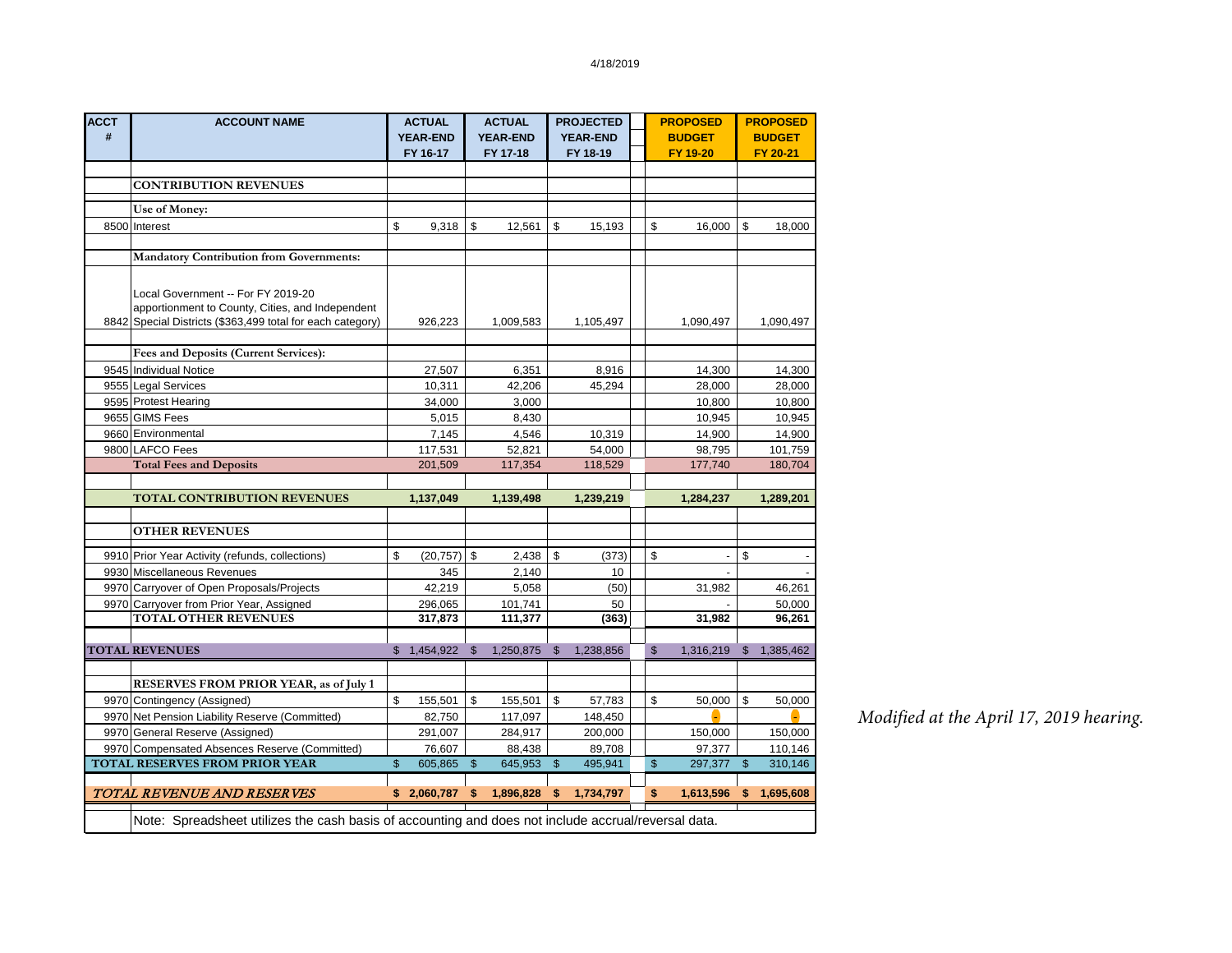## **Salaries and Benefits Detail**

|      | <b>Account</b>                                                         | <b>Charge Measurement</b>                                                                                                                                                                                               | <b>Increase/Decrease</b> |    | <b>Total</b> |
|------|------------------------------------------------------------------------|-------------------------------------------------------------------------------------------------------------------------------------------------------------------------------------------------------------------------|--------------------------|----|--------------|
| 1010 | <b>Earnable Compensation</b>                                           | Per Salary Schedule                                                                                                                                                                                                     | Decreasing 2%            |    | \$492,780.98 |
|      | leave cashouts.                                                        | Includes base pay with 3% COLA, step increases (4 employees), 2% longevity pay for those with 15 yrs (2 employees), &                                                                                                   |                          |    |              |
| 1030 | <b>Auto &amp; Phone Allowances</b>                                     | Auto Allowance (\$300 per pay period)                                                                                                                                                                                   | Decreasing 47%           | \$ | 9,135.00     |
|      |                                                                        | Mobile Phone Allowance (\$50 per pay period)                                                                                                                                                                            | Decreasing 46%           |    |              |
|      | inline with surrounding LAFCOs.                                        | Executive Officer auto and phone allowances, per Benefit Plan. The Executive Officer proposes reductions of these allowances to be                                                                                      |                          |    |              |
| 1110 | <b>General Member Retirement</b>                                       | Tier 1 (38.02%)                                                                                                                                                                                                         | Increasing 0.99%         | \$ | 189,146.05   |
|      |                                                                        | Tier 2 (35.61%)                                                                                                                                                                                                         | Increasing 1.31%         |    |              |
|      |                                                                        | Contributions to retirement plan. Per SBCERA and Retirement Board adpoted rates.                                                                                                                                        |                          |    |              |
| 1130 | <b>Survivors Benefits</b>                                              | \$1.35 per pay period per employee                                                                                                                                                                                      | Decreasing 0.5%          | \$ | 176.18       |
|      |                                                                        | The survivor benefit is provided by SBCERA in lieu of Social Security's death benefits since members do not participate<br>in Social Security. General members pay a contribution each pay period to fund this benefit. |                          |    |              |
| 1200 | <b>Medical Premium Subsidy</b>                                         | \$529.94 (employee +2) per period: 2 employees                                                                                                                                                                          | Increasing 6.5%          | \$ | 53,799.15    |
|      |                                                                        | \$379.03 (employee +1) per period: 2 employees                                                                                                                                                                          | Increasing 4.7%          |    |              |
|      |                                                                        | \$243.33 (employee +0) per period: 1 employees                                                                                                                                                                          | Increasing 3.6%          |    |              |
|      | FY 19-20.                                                              | A subsidy is provided to offset employee medical premiums. In April 2018 the Commission approved increases effective                                                                                                    |                          |    |              |
| 1205 | <b>Long-Term Disability</b>                                            | 0.24% of Base Pay                                                                                                                                                                                                       |                          | \$ | 1,141.20     |
|      | Long-term disability insurance.                                        |                                                                                                                                                                                                                         |                          |    |              |
| 1207 | <b>Vision Insurance</b>                                                | \$5.99 per employee per period                                                                                                                                                                                          | --                       | \$ | 781.70       |
|      | Vision insurance.                                                      |                                                                                                                                                                                                                         |                          |    |              |
| 1215 | <b>Dental Insurance Subsidy</b>                                        | \$9.46 per employee per period                                                                                                                                                                                          |                          | \$ | 1,234.53     |
|      | A subsidy is provided to offset employee dental premiums.              |                                                                                                                                                                                                                         |                          |    |              |
| 1222 | <b>Short-Term Disability</b>                                           | Short-term disability insurance (1.07% of Base Pay)                                                                                                                                                                     |                          | \$ | 5,316.23     |
|      |                                                                        | FMLA program charge (\$1.75 per employee per period)                                                                                                                                                                    |                          |    |              |
|      | Short-term disability insurance & admin cost for family medical leave. |                                                                                                                                                                                                                         |                          |    |              |
| 1225 | <b>Social Security Medicare</b>                                        | 1.412% of Earnable Compensation                                                                                                                                                                                         |                          | \$ | 5,917.14     |
|      |                                                                        | Contribution to Social Security Medicare for those entering after 1985 (4 employees).                                                                                                                                   |                          |    |              |
| 1235 | <b>Workers' Compensation</b>                                           | 1.07% of Base Pay                                                                                                                                                                                                       | Increase 5%              | S  | 5,073.59     |
|      |                                                                        | Purchased thorugh Special Districts Management Authority (SDRMA), a joint powers authority.                                                                                                                             |                          |    |              |
| 1240 | Life Insurance & Med Trust Fund                                        | Life Insurance (\$1.80 per employee per period)                                                                                                                                                                         |                          | \$ | 10,735.30    |
|      |                                                                        | Variable Life Insurance (\$960 for 3 employees)                                                                                                                                                                         |                          |    |              |
|      |                                                                        | Retirement Medical Trust Fund (\$9,540 for 4 employees)                                                                                                                                                                 |                          |    |              |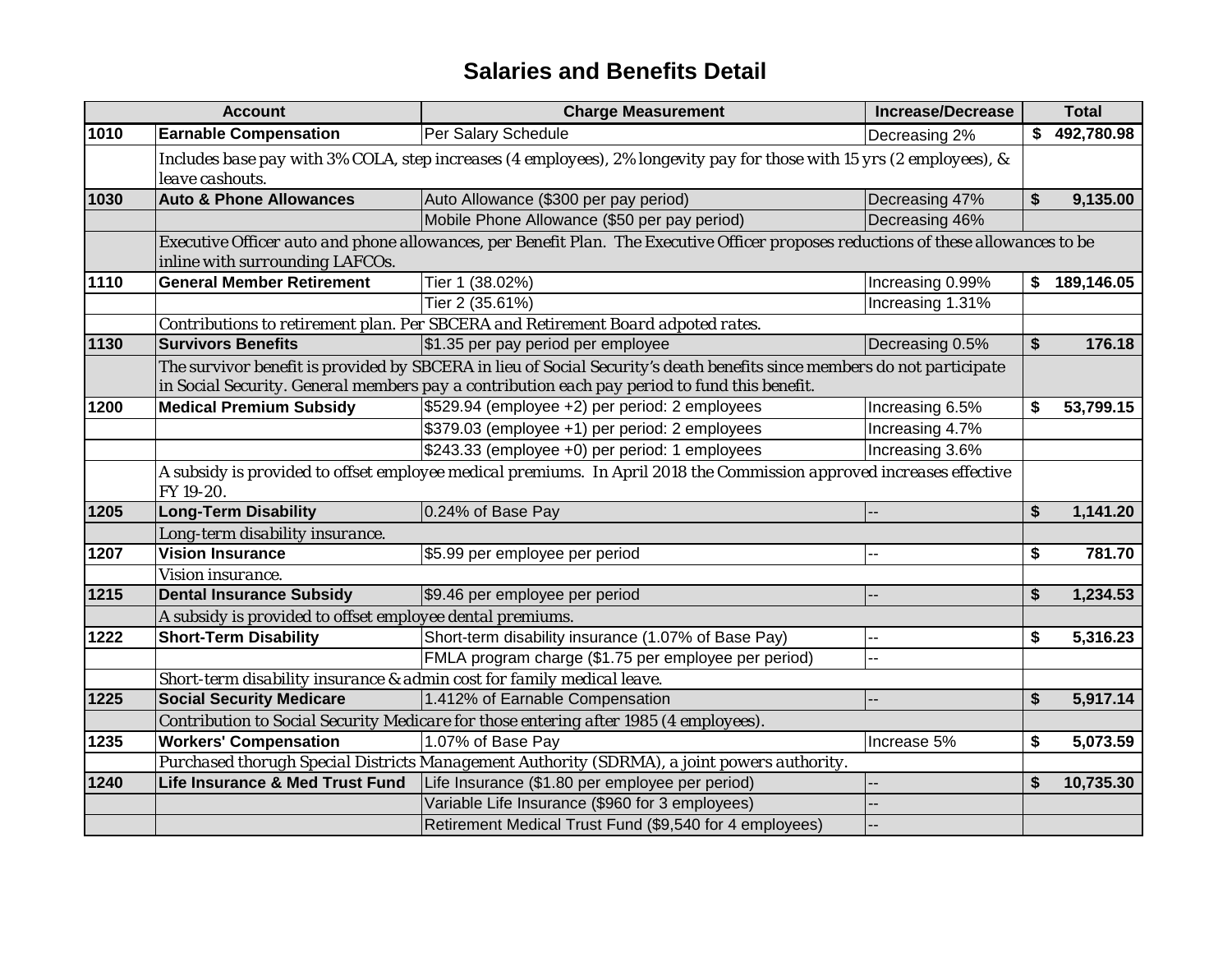## **Salaries and Benefits Detail**

|      | <b>Account</b>                                                                                                                                        | <b>Charge Measurement</b>                                                                                                                                                                                                                       | <b>Increase/Decrease</b> |   | <b>Total</b> |  |  |
|------|-------------------------------------------------------------------------------------------------------------------------------------------------------|-------------------------------------------------------------------------------------------------------------------------------------------------------------------------------------------------------------------------------------------------|--------------------------|---|--------------|--|--|
|      | service.                                                                                                                                              | Life Insurance is a benefit for all employees. Employees may elect to purchase Varaible Life Insurance, for which there<br>is an employer contribution. LAFCO contributes to a Retirement Medical Trust Fund for employees with over 5 years of |                          |   |              |  |  |
| 1305 | Medical Reimbursement Plan                                                                                                                            | Medical Reimbursement (up to \$40 per employee/period)                                                                                                                                                                                          | --                       | S | 6,516.00     |  |  |
|      |                                                                                                                                                       | Healthy Lifestyles (gym, \$324 per employee - 4)                                                                                                                                                                                                | --                       |   |              |  |  |
| 1314 | 457/401a Contribution                                                                                                                                 | 1% match for Executive Officer, 0.5% for all others                                                                                                                                                                                             |                          |   | 3,275.24     |  |  |
|      | for Group A (Executive Officer).                                                                                                                      | LAFCO matches employee contributions to the 457 savings plan of the County up to 0.5% for Groups B and C, and 1%                                                                                                                                |                          |   |              |  |  |
| 1315 | 401k Contribution                                                                                                                                     | 8% match for Group A & B, 6% match for Group C                                                                                                                                                                                                  | --                       |   | 38,040.02    |  |  |
|      | LAFCO matches employee contributions to the 401(k) savings plan of the County up to 8% for Groups A and B, and up to<br>6% for Group C (Analyst-GIS). |                                                                                                                                                                                                                                                 |                          |   |              |  |  |
|      | <b>TOTAL SALARIES AND BENEFITS</b>                                                                                                                    |                                                                                                                                                                                                                                                 |                          |   | 823.068.29   |  |  |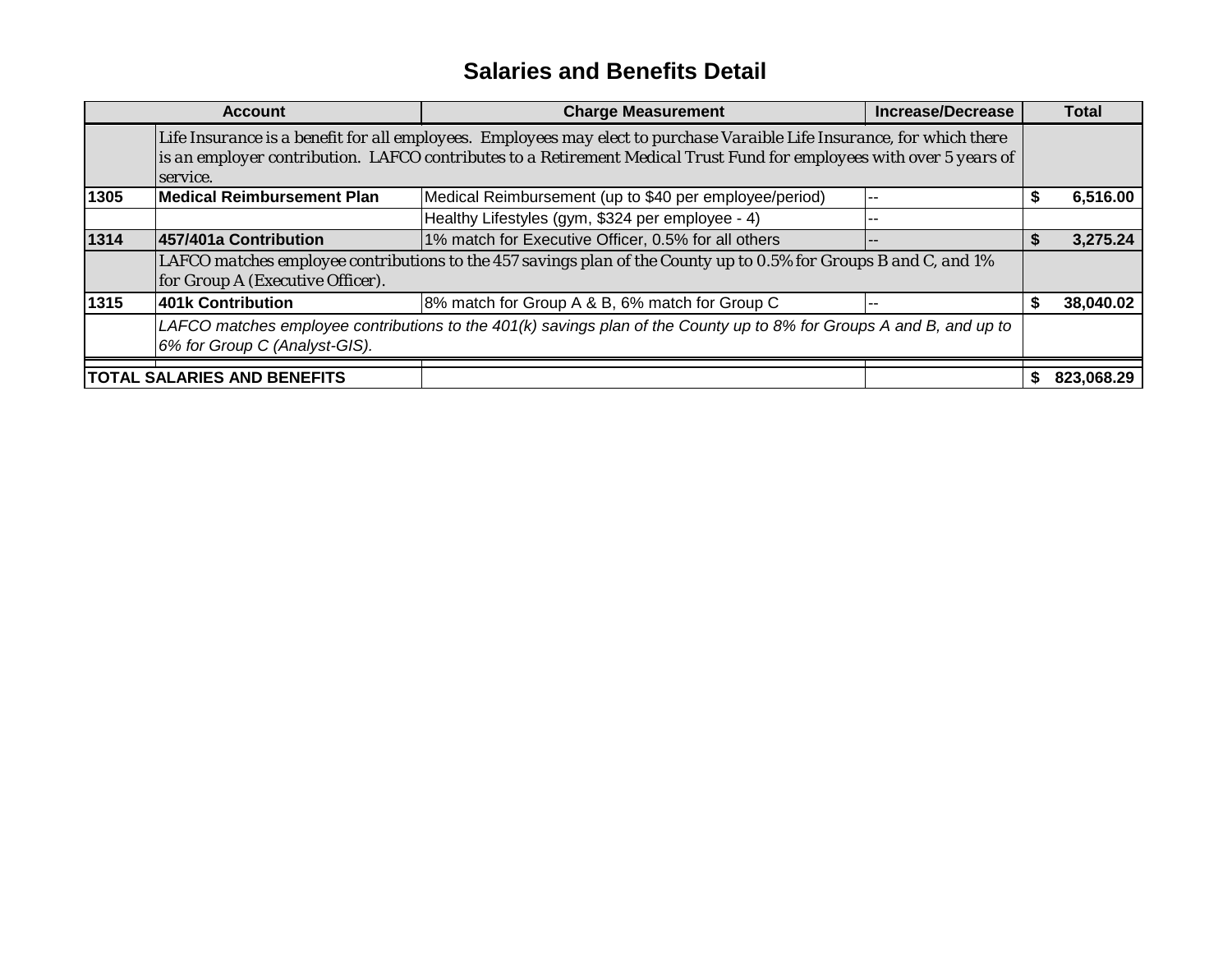|      | <b>Account</b>                                                  | <b>Increase/Decrease</b><br><b>Charge Measurement</b>                                                                                                                                                                                 | Total           |  |
|------|-----------------------------------------------------------------|---------------------------------------------------------------------------------------------------------------------------------------------------------------------------------------------------------------------------------------|-----------------|--|
| 2031 | <b>Payroll System Services</b>                                  | \$6.35 per payroll warrant (26), 5 employees<br>Decreasing 17%                                                                                                                                                                        | \$<br>825.50    |  |
|      |                                                                 | Maintenance, support, and enhancements for County's payroll system and infrastructure.                                                                                                                                                |                 |  |
| 2037 | <b>COMNET Charge</b>                                            | \$31.80 per line (9) per month<br>Decreasing 2%                                                                                                                                                                                       | \$<br>3,434.40  |  |
|      | Phone line. Includes support services.                          |                                                                                                                                                                                                                                       |                 |  |
| 2041 | <b>Outside Phone - Verizon</b>                                  | \$700 per month                                                                                                                                                                                                                       | \$<br>8,400.00  |  |
|      | Fiber optic data line from Verizon.                             |                                                                                                                                                                                                                                       |                 |  |
| 2043 | <b>Electronic Equip. Maint.</b>                                 | No activity                                                                                                                                                                                                                           | \$              |  |
|      | County ISD services for data line installation.                 |                                                                                                                                                                                                                                       |                 |  |
| 2075 | <b>Membership Dues</b>                                          | CSDA: \$1,377                                                                                                                                                                                                                         | \$<br>11,753.00 |  |
|      |                                                                 | CALAFCO: \$10,376<br>Increasing 16%                                                                                                                                                                                                   |                 |  |
|      | Membership in Professional Associations.                        |                                                                                                                                                                                                                                       |                 |  |
| 2076 | <b>Tuition Reimbursement</b>                                    | One employee at max reimbursement<br>No change                                                                                                                                                                                        | \$<br>1,000.00  |  |
|      |                                                                 | Pursuant to the LAFCO Benefits Plan, employees can be reimbursed for up to \$1,000 for approved tuition,                                                                                                                              |                 |  |
|      |                                                                 | course/seminar or degree related expenses, and membership dues in professional organizations.                                                                                                                                         |                 |  |
| 2080 | <b>Publications</b>                                             | CA Land Use & Planning Law: \$101.00                                                                                                                                                                                                  | \$<br>3,163.06  |  |
|      |                                                                 | CA Annotated Code Books: \$218.08/month                                                                                                                                                                                               |                 |  |
|      |                                                                 | CA Planning & Development: \$222                                                                                                                                                                                                      |                 |  |
|      |                                                                 | County calendars: \$8.90 each (5)                                                                                                                                                                                                     |                 |  |
|      |                                                                 | Longtin's CA Land Use: \$78.60                                                                                                                                                                                                        |                 |  |
|      |                                                                 | CEQA desktop book: \$100.00                                                                                                                                                                                                           |                 |  |
|      |                                                                 | Purchase or subscription to professional publications related to LAFCO study areas.                                                                                                                                                   |                 |  |
| 2085 | <b>Legal Notices</b>                                            | General paper: \$750 per hearing (10)                                                                                                                                                                                                 | \$<br>18,750.00 |  |
|      |                                                                 | Local Paper: \$750 for 6 hearings                                                                                                                                                                                                     |                 |  |
|      |                                                                 | Protest hearing: \$750 per protest hearing (9)                                                                                                                                                                                        |                 |  |
|      | in-lieu of individual landowner and/or registered voter notice. | Legal and policy requirement for notices: hearing, protest hearing, public member vacancy, etc An eighth-page<br>display ad in general newspapers is required for the countywide service reviews and when advertisement is authorized |                 |  |
| 2090 | <b>Building Expense</b>                                         | HVAC: \$325 per quarter                                                                                                                                                                                                               | \$<br>7,000.00  |  |
|      |                                                                 | Janitorial: \$475 per month                                                                                                                                                                                                           |                 |  |
|      | Ongoing maintenance of the staff office.                        |                                                                                                                                                                                                                                       |                 |  |
| 2115 | <b>Software</b>                                                 | Laserfische archiving: \$1,313.00 annual                                                                                                                                                                                              | \$<br>3,054.32  |  |
|      |                                                                 | Microsoft licenses: \$1,741.32 annual                                                                                                                                                                                                 |                 |  |
|      |                                                                 | Purchases, subscriptions, and updates of software and online programs, to include digital archiving software for<br>LAFCO to maintain its records in perpetuity per Government Code Section 56382.                                    |                 |  |
| 2125 | <b>Inventoriable Equipment</b>                                  | No activity                                                                                                                                                                                                                           |                 |  |
|      | Purchase of equipment with a value over \$5,000.                |                                                                                                                                                                                                                                       |                 |  |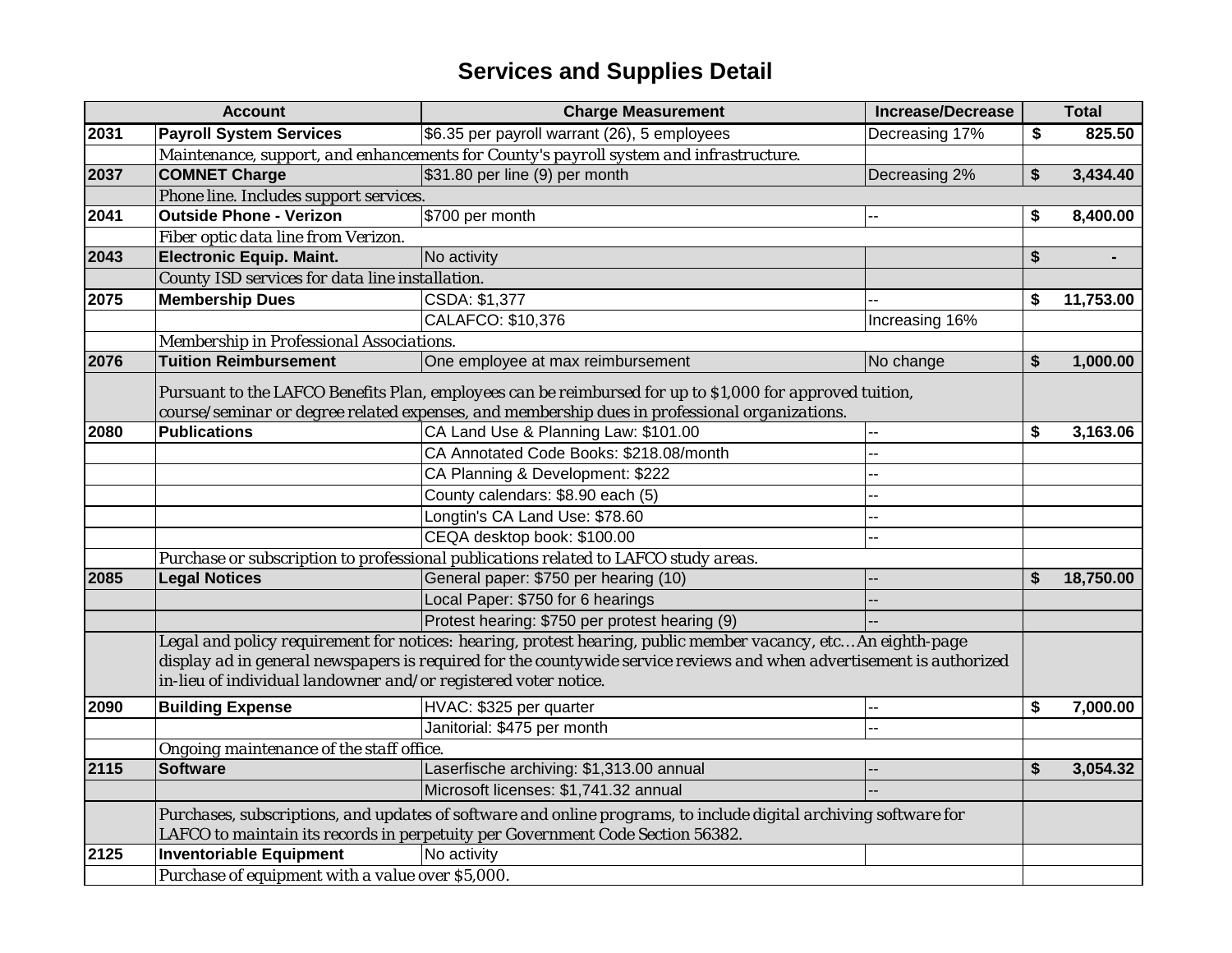|      | <b>Account</b>                                                                                              | <b>Charge Measurement</b>                                                                                              | <b>Increase/Decrease</b> |    | <b>Total</b> |  |  |  |
|------|-------------------------------------------------------------------------------------------------------------|------------------------------------------------------------------------------------------------------------------------|--------------------------|----|--------------|--|--|--|
| 2180 | <b>Electricity</b>                                                                                          | \$500 per month                                                                                                        |                          | \$ | 6,000.00     |  |  |  |
|      |                                                                                                             | LAFCO is responsible for electicity payments while located at the train depot.                                         |                          |    |              |  |  |  |
| 2245 | <b>Other Insurance</b>                                                                                      | \$14,328 annual                                                                                                        | Increasing 8%            | \$ | 14,238.00    |  |  |  |
|      |                                                                                                             | Liability insurance (property, general, personal, employment, benefits, auto) errors and omissions, and employee       |                          |    |              |  |  |  |
|      |                                                                                                             | dishonesty coverage. Purchased through the Special District Risk Management Authority (SDRMA). Due to                  |                          |    |              |  |  |  |
|      |                                                                                                             | catastrophic fires and increasing liability court judgements, liability rates are increasing 5% and property rates are |                          |    |              |  |  |  |
|      | increasing 11%.                                                                                             |                                                                                                                        |                          |    |              |  |  |  |
| 2305 | <b>Office Expense</b>                                                                                       | Petty Cash Reimbursement: \$250 per quarter                                                                            |                          | \$ | 4,850.00     |  |  |  |
|      |                                                                                                             | Daisy Office Supplies: \$300 per month                                                                                 | Decreasing 25%           |    |              |  |  |  |
|      |                                                                                                             | Paper shredding: \$50                                                                                                  |                          |    |              |  |  |  |
|      |                                                                                                             | HP Printer cartriges: \$200                                                                                            |                          |    |              |  |  |  |
|      | Expenses to run the office such as office supplies and non-inventoriable items.                             |                                                                                                                        |                          |    |              |  |  |  |
| 2308 | <b>Credit Card Clearing</b>                                                                                 |                                                                                                                        |                          | \$ |              |  |  |  |
|      |                                                                                                             | Clearing account for credit card issued to the Executive Officer. All charges post to this account temporarily with    |                          |    |              |  |  |  |
|      | charges then transferred to the appropriate accounts.                                                       |                                                                                                                        |                          |    |              |  |  |  |
| 2310 | Postage                                                                                                     | Months with hearings (10): \$400 per month                                                                             | Decreasing 20%           | \$ | 6,116.00     |  |  |  |
|      |                                                                                                             | Months with no hearings (2): \$200 per month                                                                           |                          |    |              |  |  |  |
|      |                                                                                                             | Mail delivery: \$6.50 per stop (22 per month)                                                                          | Decreasing 31%           |    |              |  |  |  |
|      |                                                                                                             | On avg. USPS rates increasing 10%. County mail handling increasing 18%. LAFCO implementing more digital                |                          |    |              |  |  |  |
|      | circulation as cost savings, which reduce costs overall.                                                    |                                                                                                                        |                          |    |              |  |  |  |
| 2315 | <b>Record Storage</b>                                                                                       | \$75 per month                                                                                                         |                          | \$ | 900.00       |  |  |  |
|      |                                                                                                             | Off-site retention of records. Gov Code 56382 mandates LAFCO to maintain its records in perpetuity.                    |                          |    |              |  |  |  |
| 2323 | <b>Reproduction</b>                                                                                         | No activity                                                                                                            |                          | \$ |              |  |  |  |
|      |                                                                                                             | Printing activity outside of the LAFCO office (County Printing Services, Kinkos, etc.).                                |                          |    |              |  |  |  |
| 2335 | <b>Temp Services</b>                                                                                        | No activity                                                                                                            |                          | \$ |              |  |  |  |
|      | Use of temporary services for clerical support.                                                             |                                                                                                                        |                          |    |              |  |  |  |
| 2400 | Legal                                                                                                       | BB&K Public Policy & Ethics Program: \$3,300                                                                           |                          | \$ | 46,300.00    |  |  |  |
|      |                                                                                                             | Months with hearings (10): \$4,000 per month                                                                           | Increasing 3.0%          |    |              |  |  |  |
|      |                                                                                                             | Months with no hearings (2): \$1,500 per month                                                                         | Increasing 3.0%          |    |              |  |  |  |
|      |                                                                                                             | Contract with Best, Best, and Krieger for general and special counsel. Costs related to a proposal are recoverable     |                          |    |              |  |  |  |
|      | pursuant to Commission policy. Payments received for cost recovery are deposited into Revenue Account 9555. |                                                                                                                        |                          |    |              |  |  |  |
| 2405 | <b>Auditing</b>                                                                                             | SBCERA costs for GASB 67 & 68: \$3,018                                                                                 |                          | \$ | 11,268.00    |  |  |  |
|      |                                                                                                             | BB&K response: \$250                                                                                                   |                          |    |              |  |  |  |
|      |                                                                                                             | Independent auditor: \$8,000                                                                                           |                          |    |              |  |  |  |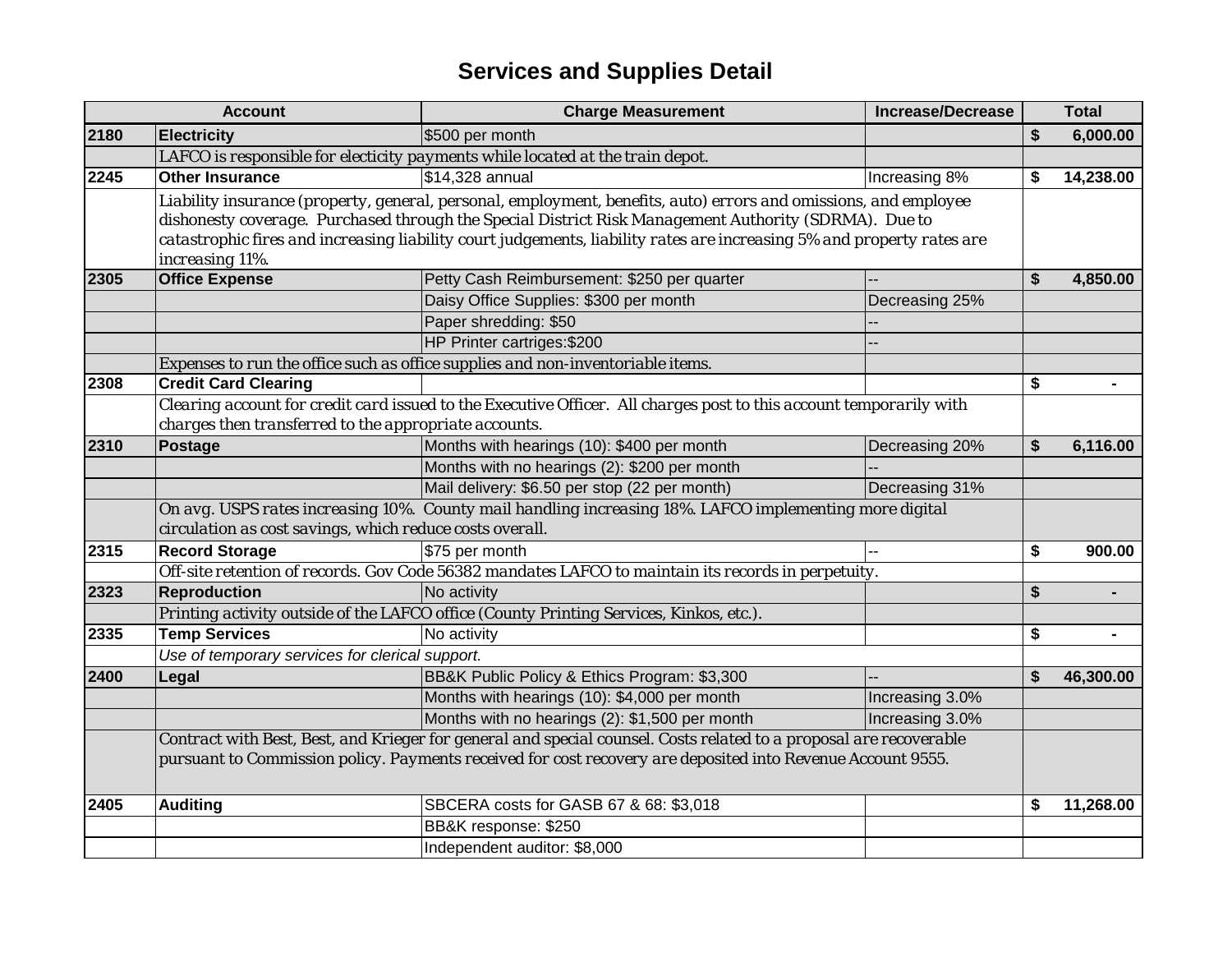|      | <b>Account</b>                                                    | <b>Charge Measurement</b>                                                                                                                                                                                                                | <b>Increase/Decrease</b> | <b>Total</b>    |
|------|-------------------------------------------------------------------|------------------------------------------------------------------------------------------------------------------------------------------------------------------------------------------------------------------------------------------|--------------------------|-----------------|
|      |                                                                   | The fourth year of a four-year contract with Davis Farr LLP for independent auditing services. SBCERA is required to<br>determine the unfunded liability for its participants and by legislative action can charge for that requirement. |                          |                 |
| 2410 | <b>IT Infrastructure</b>                                          | \$117.21 per email address (8) per month                                                                                                                                                                                                 | Decreasing 4%            | \$<br>11,252.16 |
|      | and data center.                                                  | Support of computer/server systems, email, wide area network, internet access, IT security, virus protection, help desk,                                                                                                                 |                          |                 |
| 2414 | <b>Application Development Maint.</b>                             | \$2,000 for migration of website to new architechture                                                                                                                                                                                    | -−                       | \$<br>2,000.00  |
|      | County ISD services for upgrades to applications such as website. |                                                                                                                                                                                                                                          |                          |                 |
| 2415 | <b>COWCAP</b>                                                     | \$13,329 per County COWCAP publication                                                                                                                                                                                                   | Increasing 32%           | \$<br>13,328.00 |
|      |                                                                   | The County Auditor charges for county-related costs incurred in the prior year.                                                                                                                                                          |                          |                 |
| 2416 | <b>Enterprise Printing</b>                                        | Per print impression, annual estimate                                                                                                                                                                                                    |                          | \$<br>31.00     |
|      | Printing from County's enterprise server related to payroll.      |                                                                                                                                                                                                                                          |                          |                 |
| 2418 | <b>Enterprise Data Storage</b>                                    | \$704.72 per month, based on storage allocation                                                                                                                                                                                          |                          | \$<br>8,456.64  |
|      |                                                                   | High-speed enterprise data storage services, including data backup and recovery.                                                                                                                                                         |                          |                 |
| 2420 | <b>Wireless Device Access</b>                                     | \$23.83 per user per month                                                                                                                                                                                                               | Increasing 27%           | \$<br>285.96    |
|      | Phone sync to County email.                                       |                                                                                                                                                                                                                                          |                          |                 |
| 2421 | <b>Desktop Support Services</b>                                   | \$139.68 per computer (10) per month                                                                                                                                                                                                     | Increasing 4%            | \$<br>16,761.60 |
|      | County tech support & monitoring for computers and applications.  |                                                                                                                                                                                                                                          |                          |                 |
| 2424 | Environmental                                                     | Consultant work, per contracted rate, 12 proposals                                                                                                                                                                                       |                          | \$<br>14,200.00 |
|      |                                                                   | File with County Clerk, 14 actions, \$50 each                                                                                                                                                                                            |                          |                 |
|      |                                                                   | The Commission contracts with an independent consultant, Tom Dodson and Associates, for the environmental                                                                                                                                |                          |                 |
|      |                                                                   | assessment associated with its proposals. Most environmental consultant costs are billable under the Commission's                                                                                                                        |                          |                 |
|      |                                                                   | existing fee schedule. Payments received for cost recovery are deposited into Revenue Account 9660.                                                                                                                                      |                          |                 |
| 2444 | <b>Security</b>                                                   | \$117 per quarter                                                                                                                                                                                                                        |                          | \$<br>468.00    |
|      | Maintain and monitor the security system.                         |                                                                                                                                                                                                                                          |                          |                 |
| 2445 | <b>Other Professional Services</b>                                | Surveyor proposal review: \$450 each proposal (11)                                                                                                                                                                                       |                          | \$<br>80,826.40 |
|      |                                                                   | Commissioner stipend: \$200 per hearing (10)                                                                                                                                                                                             | --                       |                 |
|      |                                                                   | ROV: \$100.60 per hour (14)                                                                                                                                                                                                              | --                       |                 |
|      |                                                                   | Bob Aldrich for staffing: \$75/hr for 480 hours                                                                                                                                                                                          | --                       |                 |
|      |                                                                   | County processing of quarterly taxes: \$1,000/quarter                                                                                                                                                                                    | -−                       |                 |
|      |                                                                   | County work on apportionment: \$5,568                                                                                                                                                                                                    |                          |                 |
|      |                                                                   | Video recording of hearings: \$360 per hearing (10)                                                                                                                                                                                      | -−                       |                 |
|      |                                                                   | Commissioner stipend for SoCal LAFCO: \$200 per mtg. (4)                                                                                                                                                                                 | --                       |                 |
|      |                                                                   | Governance Training CSDA: \$2,500 flat fee                                                                                                                                                                                               |                          |                 |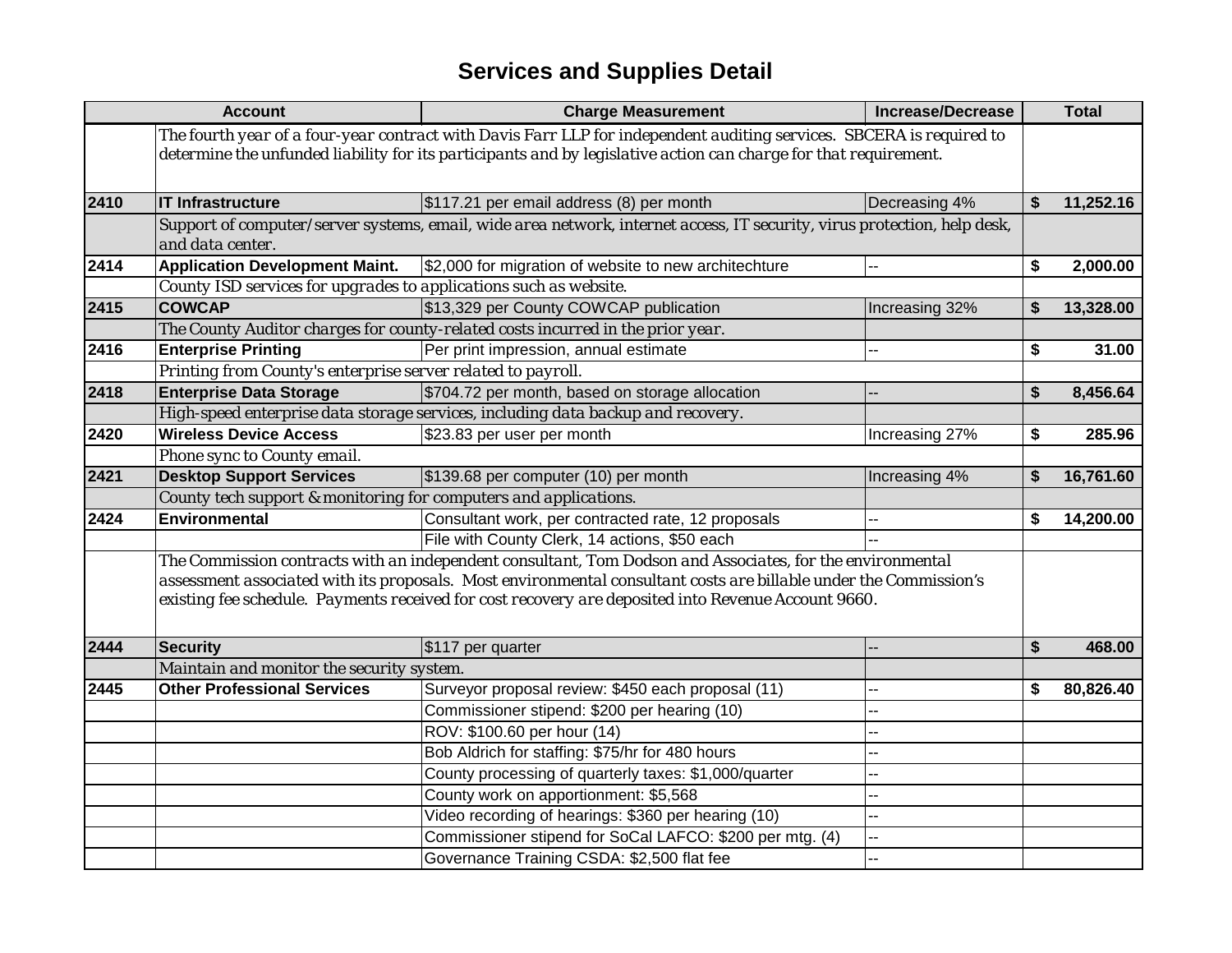|      | <b>Account</b>                                                      | <b>Charge Measurement</b>                                                                                                                                                                                                                                                                                                             | <b>Increase/Decrease</b> | <b>Total</b>     |
|------|---------------------------------------------------------------------|---------------------------------------------------------------------------------------------------------------------------------------------------------------------------------------------------------------------------------------------------------------------------------------------------------------------------------------|--------------------------|------------------|
|      | training will include two courses: Pension liability and LAFCO 101. | This account is for outside services to assist in processing applications and service reviews as well as conducting<br>Commision hearings. Staffing support from Bob Aldrich will correspond with proposal activity levels. Governance                                                                                                |                          |                  |
| 2449 | <b>Outside Legal</b>                                                | Per special counsel rate                                                                                                                                                                                                                                                                                                              |                          | \$               |
|      |                                                                     | Legal services conducted through special contract for either litigation or when a conflict of interest waiver is not<br>granted. For proposals not initiated by the Commission, the applicant agrees to indemnify the Commission against<br>legal costs. Payments received for cost recovery are deposited into Revenue Account 9660. |                          |                  |
| 2450 | <b>System Development</b>                                           | per County rate schedule                                                                                                                                                                                                                                                                                                              |                          | \$               |
|      |                                                                     | County support to develop new software programs or systems. None anticiapted.                                                                                                                                                                                                                                                         |                          |                  |
| 2460 | <b>GIMS</b>                                                         | Google Earth: \$1,000 per user (3)                                                                                                                                                                                                                                                                                                    |                          | \$<br>16,500.00  |
|      |                                                                     | Street Network Subscription: \$10,500 flat fee                                                                                                                                                                                                                                                                                        |                          |                  |
|      |                                                                     | ArcMap Desktop - GIMS license: \$1,000 per user                                                                                                                                                                                                                                                                                       |                          |                  |
|      |                                                                     | Generation & maintenance of digitized maps & aerial images, access to County's parcel & street layers.                                                                                                                                                                                                                                |                          |                  |
| 2895 | <b>Copier</b>                                                       | \$400 per month                                                                                                                                                                                                                                                                                                                       | Decreasing 20%           | \$<br>4,800.00   |
|      | LAFCO implementing more digital circulation as cost savings.        |                                                                                                                                                                                                                                                                                                                                       |                          |                  |
| 2905 | Rent                                                                | Hearing Chambers: \$405 per hearing (10)                                                                                                                                                                                                                                                                                              |                          | \$<br>100,928.14 |
|      |                                                                     | Amortization Payment: \$8,448.33 quarterly                                                                                                                                                                                                                                                                                            |                          |                  |
|      |                                                                     | Office Lease & Common Area Expense: \$15,771.21 quarterly  Increasing 3%                                                                                                                                                                                                                                                              |                          |                  |
|      |                                                                     | Use of Norton Conference Center for hearings, amortizing the renovations of the staff office for 60 monthly payments,                                                                                                                                                                                                                 |                          |                  |
|      |                                                                     | and office lease with assocaited costs for common area expenses such as security, landscaping, lighting, etc.                                                                                                                                                                                                                         |                          |                  |
| 2940 | <b>Private Mileage</b>                                              | ESRI Conference San Diego, 2 staff: \$264                                                                                                                                                                                                                                                                                             |                          | \$<br>3,436.40   |
|      |                                                                     | Employee travel, misc.: \$55                                                                                                                                                                                                                                                                                                          |                          |                  |
|      |                                                                     | CALAFCO Staff Workshop Orange, 3 autos: \$174.90                                                                                                                                                                                                                                                                                      |                          |                  |
|      |                                                                     | Commissioner So Cal participation, 4 trips: \$220                                                                                                                                                                                                                                                                                     |                          |                  |
|      |                                                                     | Commissioner Hearings (10): \$2,502.50                                                                                                                                                                                                                                                                                                |                          |                  |
|      |                                                                     | Commissioners and staff private auto mileage at the IRS rate, excluding the Executive Officer.                                                                                                                                                                                                                                        |                          |                  |
| 2941 | <b>Conference/Training</b>                                          | CALAFCO Staff Workshop Orange: \$310 each (4)                                                                                                                                                                                                                                                                                         |                          | \$<br>4,740.00   |
|      |                                                                     | CALAFCO Conference Sacramento: \$500 each (7)                                                                                                                                                                                                                                                                                         |                          |                  |
|      |                                                                     | The CALAFCO Staff Workshop will be held in Orange, with 4 staff budgeted.                                                                                                                                                                                                                                                             |                          |                  |
|      |                                                                     | The CALAFCO Conference will be held in Sacramento, with 5 Commissioners and 2 staff budgeted.                                                                                                                                                                                                                                         |                          |                  |
| 2942 | <b>Hotel</b>                                                        | CALAFCO/So Cal participation: \$200 per night (2)                                                                                                                                                                                                                                                                                     |                          | \$<br>7,990.00   |
|      |                                                                     | ESRI Conference San Diego: \$250/night, 2 staff, 3 nights                                                                                                                                                                                                                                                                             |                          |                  |
|      |                                                                     | CALAFCO Conf. Sac., \$210/night, 7 people, 3 nights                                                                                                                                                                                                                                                                                   |                          |                  |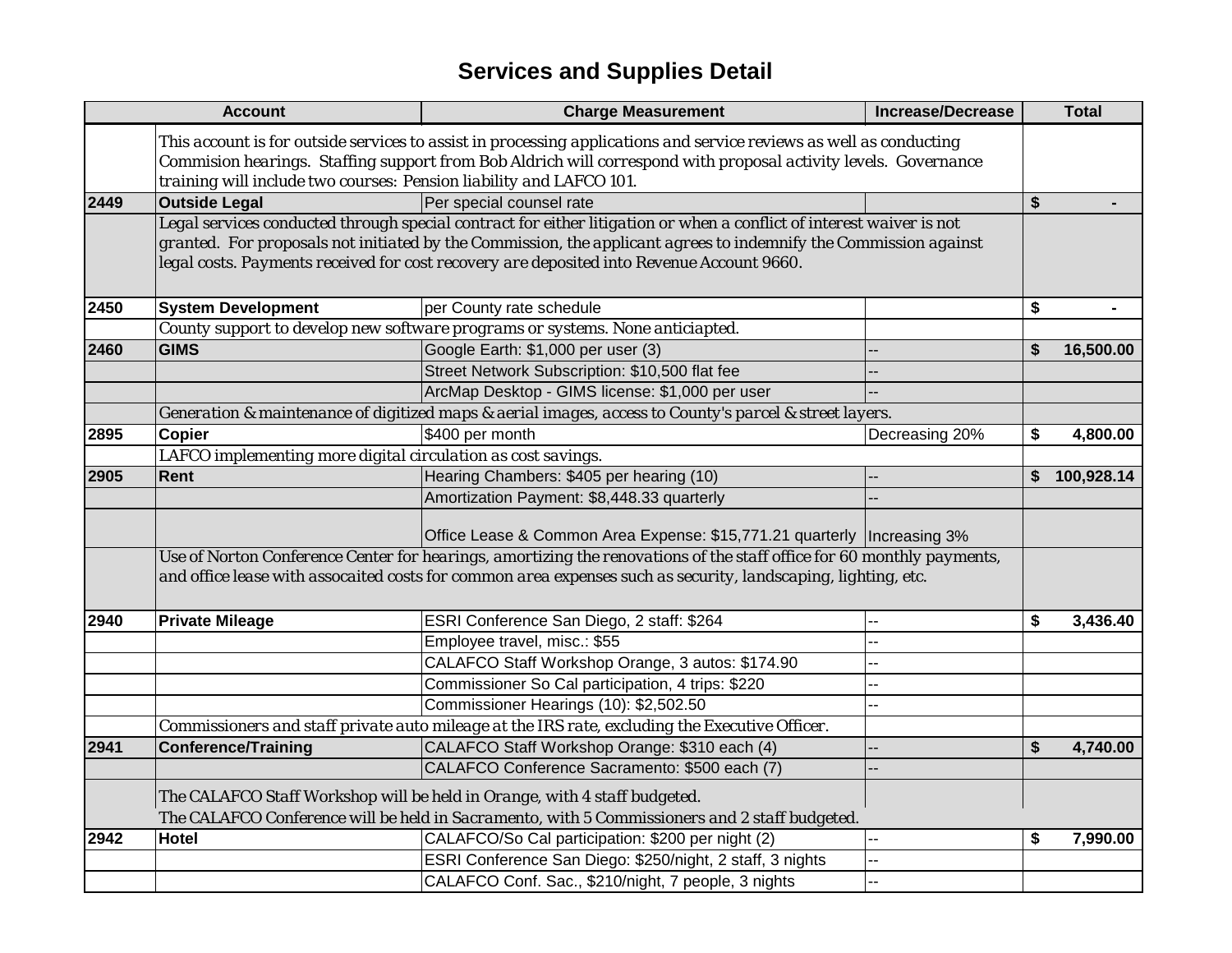|      | <b>Account</b>                                                   | <b>Charge Measurement</b>                                                          | <b>Increase/Decrease</b> |    | <b>Total</b> |
|------|------------------------------------------------------------------|------------------------------------------------------------------------------------|--------------------------|----|--------------|
|      |                                                                  | CALAFCO Staff Work. Orange: \$210/night, 4 staff, 2 nights                         | --                       |    |              |
|      | Hotel charges for Commissioners and staff on LAFCO business.     |                                                                                    |                          |    |              |
| 2943 | <b>Meals</b>                                                     | Staff travel: \$50                                                                 |                          |    | 1,200.00     |
|      |                                                                  | ESRI Conference San Diego: \$50/day, 2 staff, 3 days                               |                          |    |              |
|      |                                                                  | CALAFCO Conference Sacramento: \$350 for 7 people                                  |                          |    |              |
|      |                                                                  | CALAFCO Staff Workshop Orange: \$200 for 4 staff                                   |                          |    |              |
|      |                                                                  | So Cal participation - Staff: \$50/trip (4)                                        |                          |    |              |
|      |                                                                  | So Cal participation - Commissioner: \$50/trip (2)                                 |                          |    |              |
|      |                                                                  | Meal charges for Commissioners and staff on LAFCO business. Per diem max \$5o/day. |                          |    |              |
| 2944 | <b>Car Rental</b>                                                | No activity                                                                        |                          | \$ |              |
|      | Car rental by Commissioners or staff.                            |                                                                                    |                          |    |              |
| 2945 | <b>Air Travel</b>                                                | CALAFCO participation: \$200/trip (4)                                              |                          | S  | 2,200.00     |
|      |                                                                  | CALAFCO Conference Sacramento: \$200/trip for 7 people                             |                          |    |              |
|      | Airfare on Southwest Airlines for approved travel to Sacramento. |                                                                                    |                          |    |              |
| 2946 | <b>Other Travel</b>                                              | CALAFCO participation: \$75/trip (4)                                               |                          | \$ | 825.00       |
|      |                                                                  | CALAFCO Conference Sacramento: \$75/trip for 7 people                              |                          |    |              |
|      | Miscellaneous travel charges such as parking and taxi charges.   |                                                                                    |                          |    |              |
| 5012 | <b>Staples Office Supply</b>                                     | \$50 per month utilizing County's contract                                         |                          |    | 600.00       |
|      | <b>TOTAL SERVICES AND SUPPLIES</b>                               |                                                                                    |                          |    | 437,881.58   |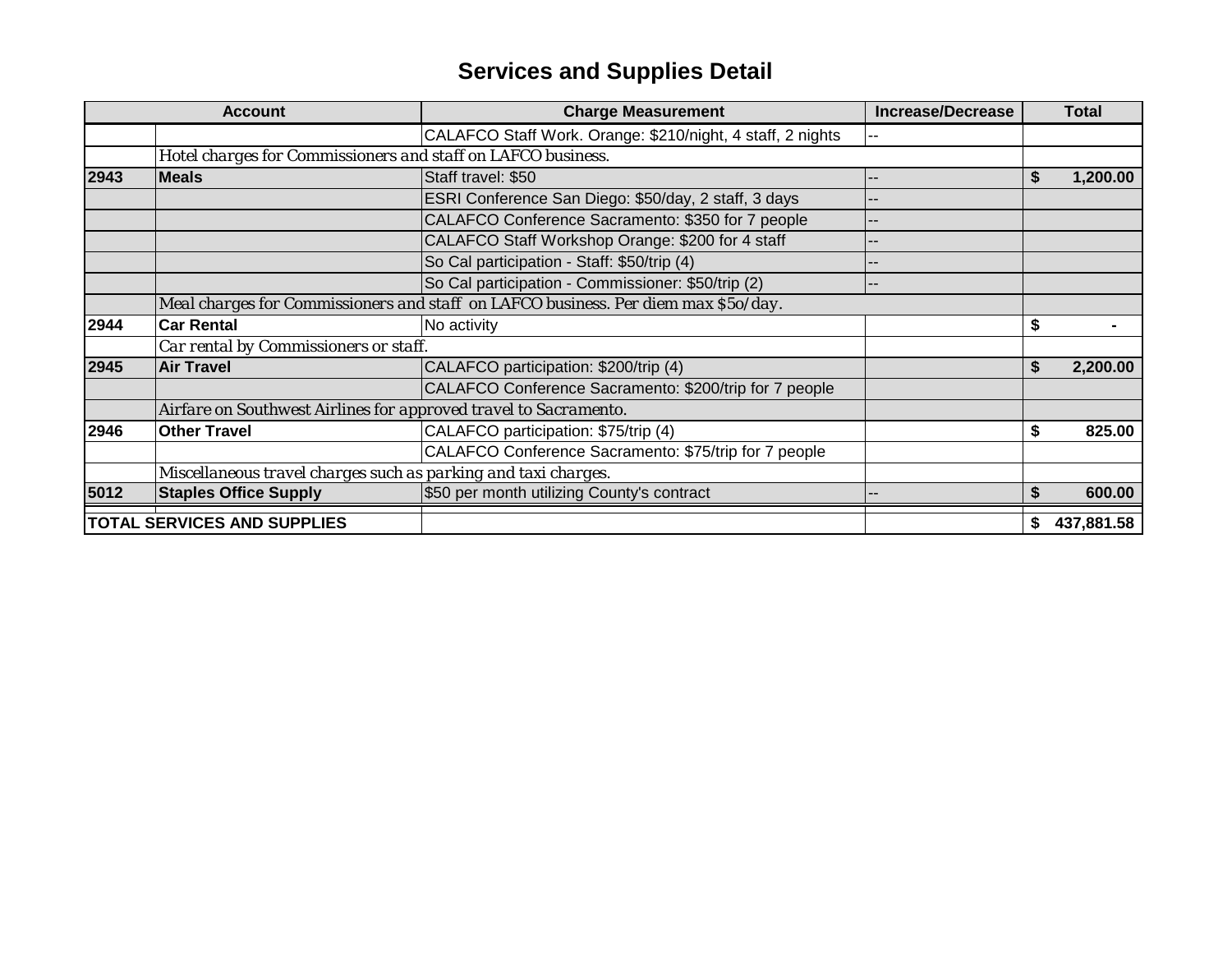## **Revenues Detail**

|      | <b>Account</b>                                                                                                                                                                                                                                                                                                                                                                                         | <b>Charge Measurement</b>                                                                                                                                                                                                                                                                                                                                                                                                                                                              | <b>Increase/Decrease</b> |    | <b>Total</b>   |  |  |
|------|--------------------------------------------------------------------------------------------------------------------------------------------------------------------------------------------------------------------------------------------------------------------------------------------------------------------------------------------------------------------------------------------------------|----------------------------------------------------------------------------------------------------------------------------------------------------------------------------------------------------------------------------------------------------------------------------------------------------------------------------------------------------------------------------------------------------------------------------------------------------------------------------------------|--------------------------|----|----------------|--|--|
| 8500 | <b>Interest</b>                                                                                                                                                                                                                                                                                                                                                                                        | County Interest Pool returns                                                                                                                                                                                                                                                                                                                                                                                                                                                           |                          | \$ | 16,000.00      |  |  |
|      | steadily increasing.                                                                                                                                                                                                                                                                                                                                                                                   | LAFCO participates in the County's interest pool and is apportioned interest receipts quarterly. Interest rates have been                                                                                                                                                                                                                                                                                                                                                              |                          |    |                |  |  |
| 8842 | <b>Apportionment</b>                                                                                                                                                                                                                                                                                                                                                                                   |                                                                                                                                                                                                                                                                                                                                                                                                                                                                                        | Decreasing 1.4%          |    | \$1,090,497.02 |  |  |
|      | policies.                                                                                                                                                                                                                                                                                                                                                                                              | Government Code Section 56381 requires that the net costs for LAFCO be apportioned equally to those seated on the<br>Commission: the County, the 24 Cities, and the 51 Independent Special Districts within the County of San Bernardino.<br>The proposed apportionment to the County, Cities, and Independent Special Districts is \$363,499 each. The County<br>Auditor will be required to apportion this amount on July 1, 2019 pursuant to the requirements of law and Commission |                          |    |                |  |  |
| 8545 | <b>Individual Notice</b>                                                                                                                                                                                                                                                                                                                                                                               | \$1,000 deposit                                                                                                                                                                                                                                                                                                                                                                                                                                                                        |                          | \$ | 14,300.00      |  |  |
|      | This account is for landowner and registered voter notification requirements. This \$1,000 deposit is applied to<br>proposals and development-related service contract less refunds. Should a proposal require individual notice due to the<br>extension of a special tax, then the proponent will be required to submit a deposit for the direct costs to produce and mail<br>the individual notices. |                                                                                                                                                                                                                                                                                                                                                                                                                                                                                        |                          |    |                |  |  |
| 9555 | <b>Legal Services</b>                                                                                                                                                                                                                                                                                                                                                                                  | \$2,000 for proposals; \$700 for applicable service contracts                                                                                                                                                                                                                                                                                                                                                                                                                          |                          | \$ | 28,000.00      |  |  |
|      | This account is for deposits for legal services which are calculated at \$2,000 for proposals and \$700 for service<br>contracts requiring a hearing.                                                                                                                                                                                                                                                  |                                                                                                                                                                                                                                                                                                                                                                                                                                                                                        |                          |    |                |  |  |
| 9595 | <b>Protest Hearing</b>                                                                                                                                                                                                                                                                                                                                                                                 | \$1,500                                                                                                                                                                                                                                                                                                                                                                                                                                                                                |                          | \$ | 10,800.00      |  |  |
|      | The account is for deposits related to the processing of the protest hearing which are calculated at \$1,500 each. Should a<br>proposal require individual notice due to the extension of a special tax, then the proponent will be required to submit a<br>deposit for the direct costs to produce and mail the individual notices.                                                                   |                                                                                                                                                                                                                                                                                                                                                                                                                                                                                        |                          |    |                |  |  |
| 9655 | <b>GIMS Fees</b>                                                                                                                                                                                                                                                                                                                                                                                       | LAFCO Fee Schedule, based on acreage                                                                                                                                                                                                                                                                                                                                                                                                                                                   |                          | \$ | 10,945.00      |  |  |
|      |                                                                                                                                                                                                                                                                                                                                                                                                        | This account is for receipt of revenue to recover the costs associated with the County's digital maps for sphere or<br>boundary changes, maintenance and updates. The charge is based upon the acreage of each consideration area.                                                                                                                                                                                                                                                     |                          |    |                |  |  |
| 9660 | <b>Environmental</b>                                                                                                                                                                                                                                                                                                                                                                                   | \$1,000 for proposals; \$750 for applicable service contracts                                                                                                                                                                                                                                                                                                                                                                                                                          |                          | \$ | 14,900.00      |  |  |
|      | requiring a hearing.                                                                                                                                                                                                                                                                                                                                                                                   | Deposits for environmental review processing are calculated at \$1,000 for proposals and \$750 for service contracts                                                                                                                                                                                                                                                                                                                                                                   |                          |    |                |  |  |
| 9800 | <b>LAFCO Fee</b>                                                                                                                                                                                                                                                                                                                                                                                       | LAFCO Fee Schedule, based on region and acreage                                                                                                                                                                                                                                                                                                                                                                                                                                        | Increasing w/ CPI        | \$ | 98,795.00      |  |  |
|      | fee for the activity identified above.                                                                                                                                                                                                                                                                                                                                                                 | Revenues in this account are based on anticipated activity and conservatively calculated at the median annexation filing                                                                                                                                                                                                                                                                                                                                                               |                          |    |                |  |  |
| 9910 | <b>Prior Year Activity</b>                                                                                                                                                                                                                                                                                                                                                                             |                                                                                                                                                                                                                                                                                                                                                                                                                                                                                        |                          | \$ |                |  |  |
|      | This account refunds deposits submitted by applicants less costs incurred for activity which carry over from one year to<br>another and includes prior year payment of indemnification of legal costs.                                                                                                                                                                                                 |                                                                                                                                                                                                                                                                                                                                                                                                                                                                                        |                          |    |                |  |  |
| 9930 | <b>Miscellaneous Revenues</b>                                                                                                                                                                                                                                                                                                                                                                          |                                                                                                                                                                                                                                                                                                                                                                                                                                                                                        |                          | \$ |                |  |  |
|      |                                                                                                                                                                                                                                                                                                                                                                                                        | This account is for revenues received for duplication of CDs, DVDs, paper copies, and other miscellaneous receipts.                                                                                                                                                                                                                                                                                                                                                                    |                          |    |                |  |  |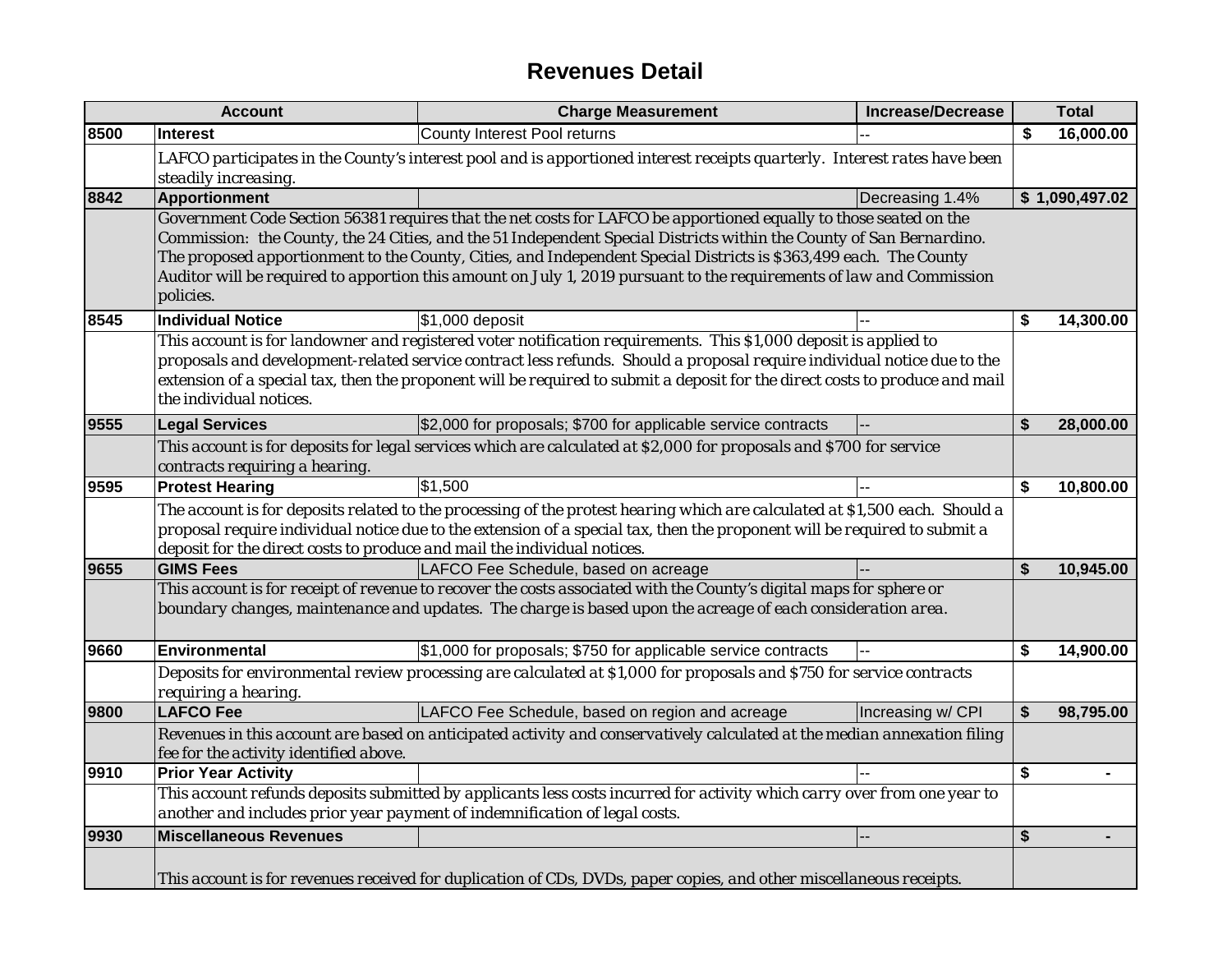### **Revenues Detail**

| <b>Account</b>                                                                            |                                    | <b>Charge Measurement</b> | Mincrease/Decrease | <b>Total</b> |                |  |
|-------------------------------------------------------------------------------------------|------------------------------------|---------------------------|--------------------|--------------|----------------|--|
| 9970                                                                                      | <b>Carryover of Open Proposals</b> |                           | .                  |              | 31.982.00      |  |
| Proposals received in FY 2018-19 but still being processed will carryover unearned funds. |                                    |                           |                    |              |                |  |
|                                                                                           | <b>TOTAL SALARIES AND BENEFITS</b> |                           |                    |              | \$1,316,219.02 |  |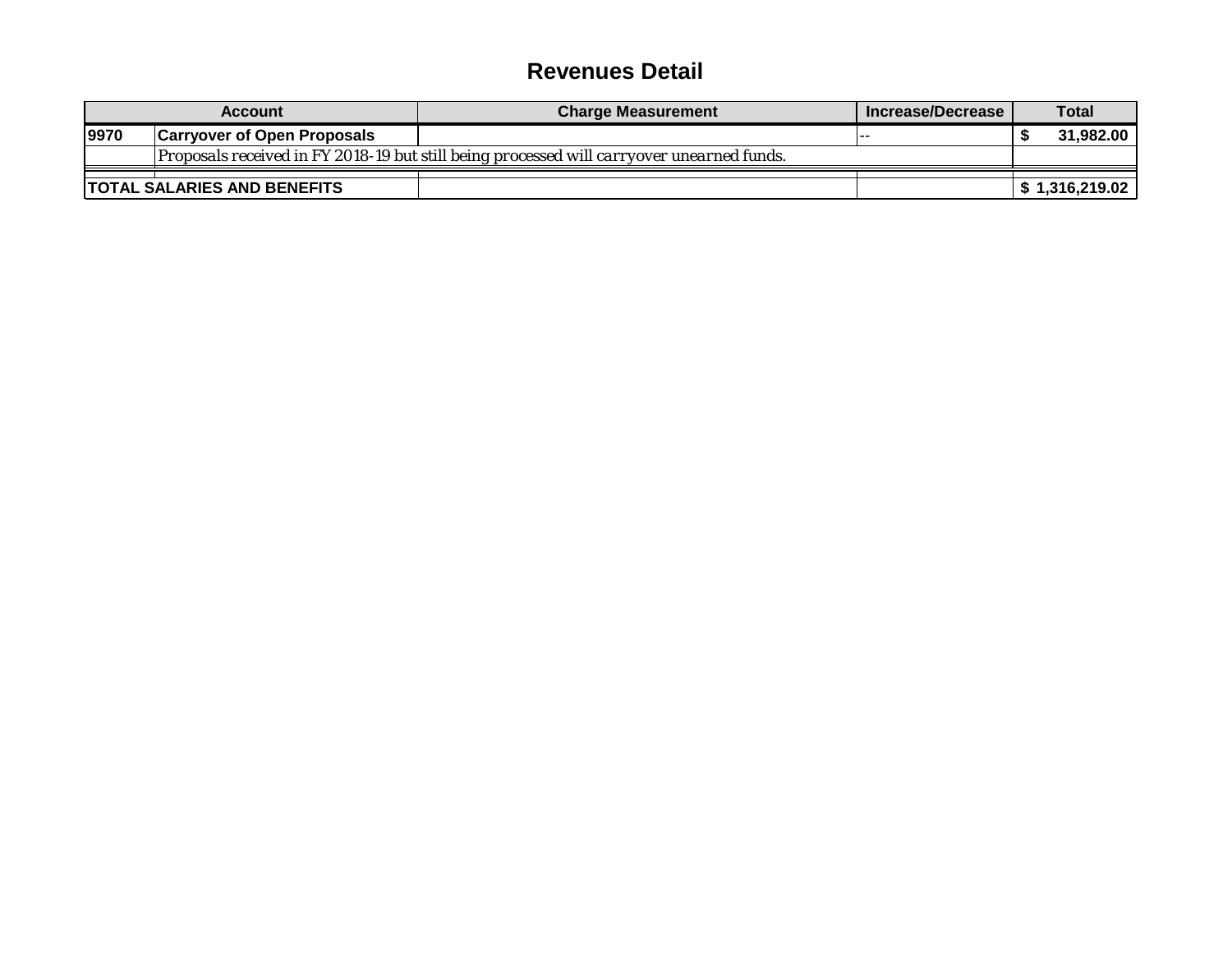### **LAFCO Cost Allocation County of San Bernardino Allocation PY 2019-2020**

|                                               | Amount             | Percentage of<br><b>Total Cost</b> |  |  |
|-----------------------------------------------|--------------------|------------------------------------|--|--|
| <b>County of San Bernardino</b>               |                    |                                    |  |  |
| <b>Total LAFCO Cost</b>                       | \$<br>1,090,497.00 | 100.00%                            |  |  |
| County of San Bernardino Allocation (1/3)*    | \$<br>363,499.00   | 33.33%                             |  |  |
| <b>Total San Bernardino County Allocation</b> | 363,499.00         | 33.33%                             |  |  |

#### **Note:**

\* Per LAFCO Funding Election, County of San Bernardino pays third of total LAFCO cost.

\* Total LAFCO Apportionment for FY 2019-20 is \$1,090,497 (by letter dated March 15, 2019)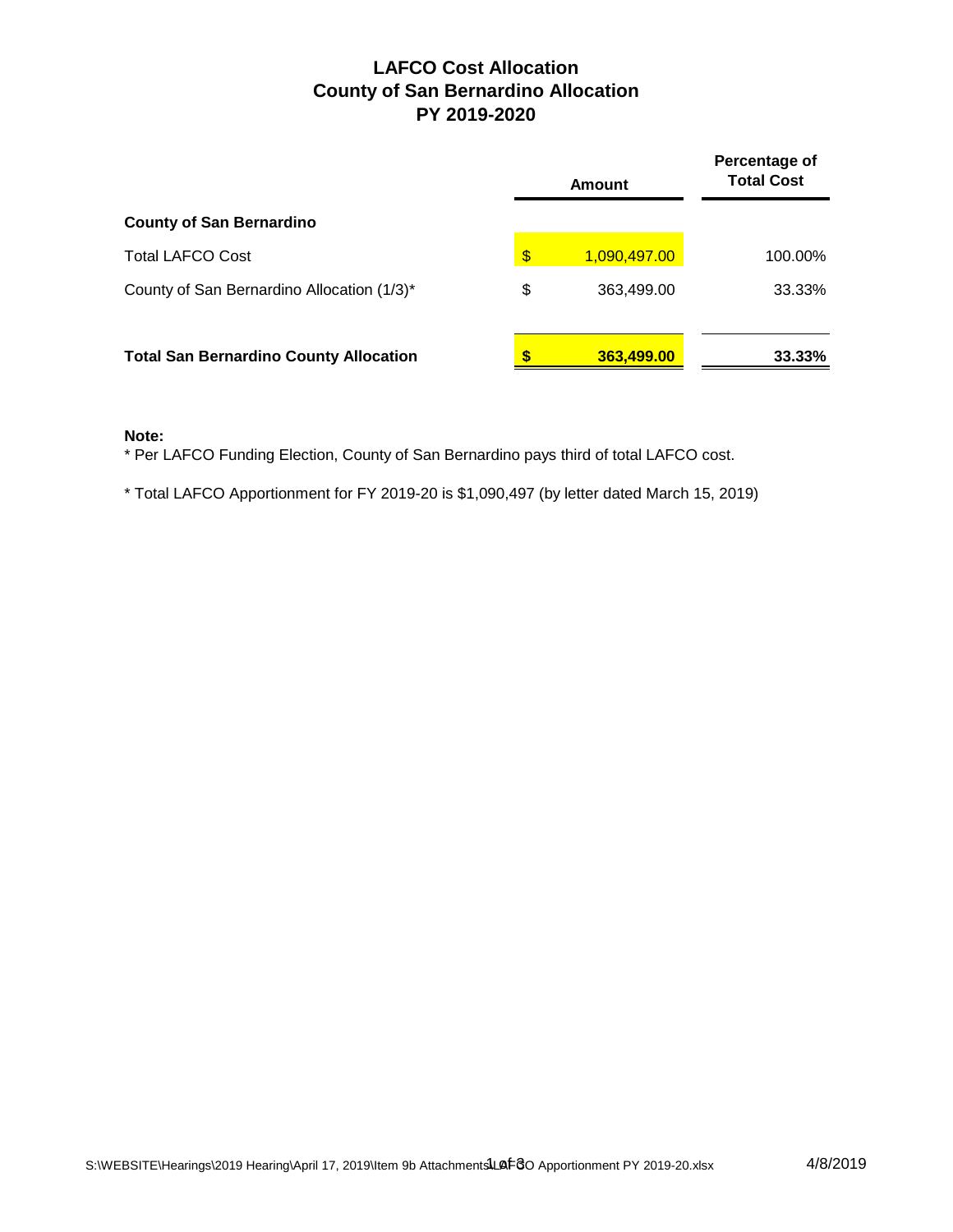### **LAFCO Cost Allocation Cities Allocation PY 2019-2020**

|                         |          | <b>Total Revenues</b> |   | <b>LAFCO</b> |                   | <b>Allocation</b> |  |  |
|-------------------------|----------|-----------------------|---|--------------|-------------------|-------------------|--|--|
| City                    | FY 16-17 |                       |   |              | <b>Allocation</b> | Percentage        |  |  |
|                         |          |                       |   |              |                   |                   |  |  |
| Adelanto                | \$       | 15,171,753.00         |   | \$           | 3,106.46          | 0.85%             |  |  |
| <b>Apple Valley</b>     | \$       | 43,301,284.00         |   | \$           | 8,866.05          | 2.44%             |  |  |
| <b>Barstow</b>          | \$       | 26,199,135.00         | × | \$           | 5,364.34          | 1.48%             |  |  |
| <b>Big Bear Lake</b>    | \$       | 31,712,544.00         |   | \$           | 6,493.22          | 1.79%             |  |  |
| Chino                   | \$       | 93,030,658.00         |   | \$           | 19,048.26         | 5.24%             |  |  |
| Chino Hills             | \$       | 89,626,149.00         |   | \$           | 18,351.18         | 5.05%             |  |  |
| Colton                  | \$       | 41,989,700.00         |   | \$           | 8,597.50          | 2.37%             |  |  |
| Fontana                 | \$       | 202,292,337.00        | * | \$           | 41,419.87         | 11.39%            |  |  |
| <b>Grand Terrace</b>    | \$       | 8,338,172.00          |   | \$           | 1,707.26          | 0.47%             |  |  |
| Hesperia                | \$       | 74,132,216.00         | * | \$           | 15,178.76         | 4.18%             |  |  |
| Highland                | \$       | 28,027,570.00         |   | \$           | 5,738.72          | 1.58%             |  |  |
| Loma Linda              | \$       | 21,258,508.00         |   | \$           | 4,352.73          | 1.20%             |  |  |
| Montclair               | \$       | 38,998,872.00         |   | \$           | 7,985.12          | 2.20%             |  |  |
| Needles                 | \$       | 7,696,038.00          |   | \$           | 1,575.78          | 0.43%             |  |  |
| Ontario                 | \$       | 299,613,706.00        |   | \$           | 61,346.68         | 16.88%            |  |  |
| Rancho Cucamonga        | \$       | 167,744,700.00        | * | \$           | 34,346.15         | 9.45%             |  |  |
| Redlands                | \$       | 75,580,647.00         |   | \$           | 15,475.33         | 4.26%             |  |  |
| Rialto                  | \$       | 132,371,142.00        |   | \$           | 27,103.33         | 7.46%             |  |  |
| San Bernardino          | \$       | 150,770,389.00        |   | \$           | 30,870.62         | 8.49%             |  |  |
| <b>Twentynine Palms</b> | \$       | 11,855,414.00         |   | \$           | 2,427.43          | 0.67%             |  |  |
| Upland                  | \$       | 60,187,471.00         |   | \$           | 12,323.54         | 3.39%             |  |  |
| Victorville             | \$       | 113,234,594.00        |   | \$           | 23,185.07         | 6.38%             |  |  |
| Yucaipa                 | \$       | 28,750,709.00         |   | \$           | 5,886.78          | 1.62%             |  |  |
| <b>Yucca Valley</b>     | \$       | 13,425,086.00         |   | \$           | 2,748.82          | 0.76%             |  |  |
|                         |          |                       |   |              |                   |                   |  |  |
|                         | \$       | 1,775,308,794.00      |   | \$           | 363,499.00        | 100.00%           |  |  |

Allocation is based on Cities revenues extracted from Fiscal Year 2016-17 tables published on the State Controller's website (www.sco.ca.gov). Fiscal Year 2017-18 was not available as of March 22, 2019.

\* Cities with subsidiary districts. Subsidiary districts are excluded from the special district distribution

and revenue added to the City (confirmed for FY 2019-20 by email dated March 22, 2019.)

Barstow Fire Protection District (City of Barstow)

Big Bear Lake Fire Protection District (City of Big Bear Lake)

Fontana Fire Protection District (City of Fontana)

Hesperia County Water District (City of Hesperia)

Hesperia Fire Protection District (City of Hesperia)

Rancho Cucamonga Fire Protection District (City of Rancho Cucamonga)

Victorville Water District (City of Victorville)